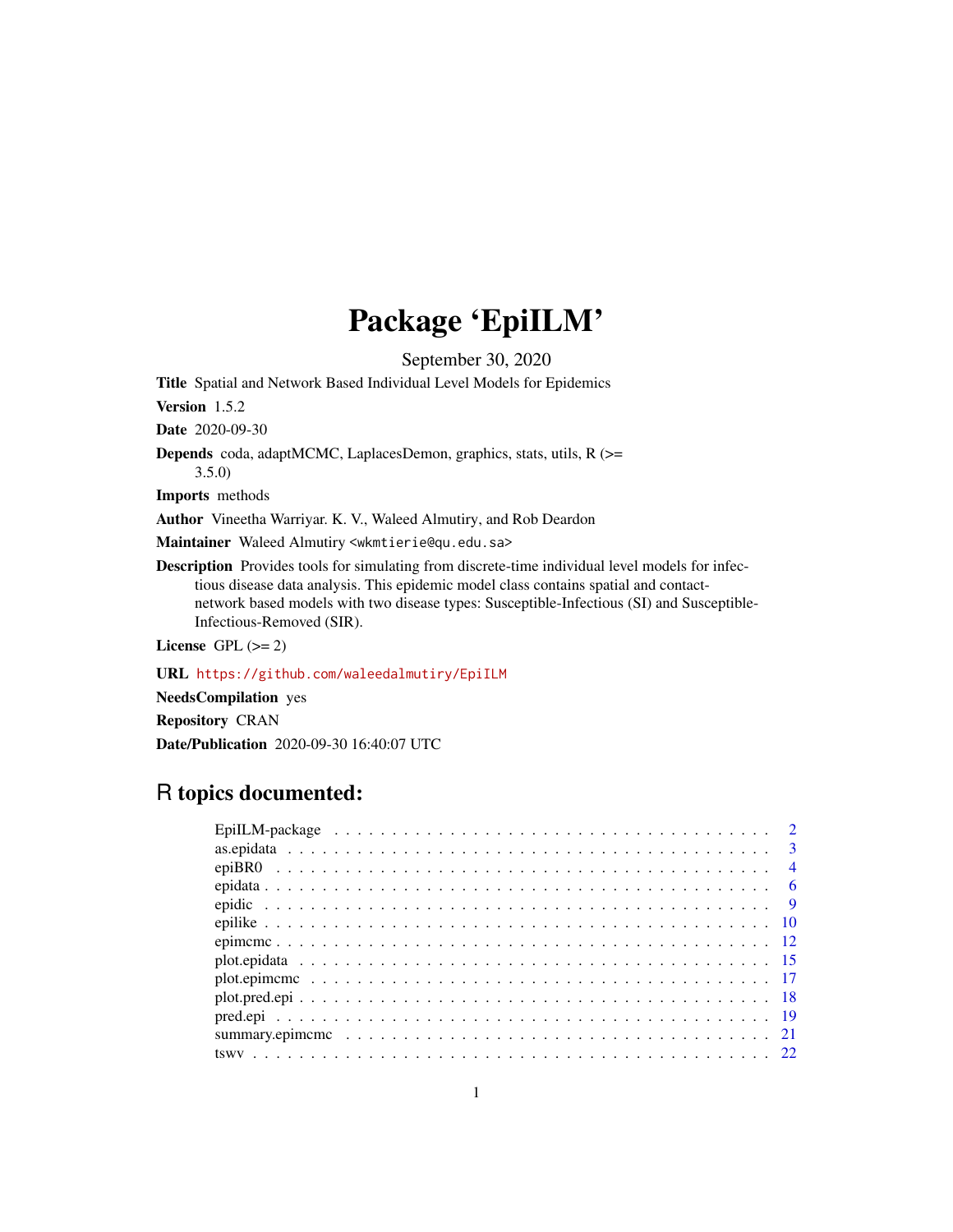#### <span id="page-1-0"></span>**Index** [24](#page-23-0)

EpiILM-package EpiILM*: Spatial and Network Based Individual Level Models for Epidemics*

#### Description

The R package **EpiILM** is provided for simulating from, and carrying out Bayesian MCMC-based statistical inference for spatial and/or network-based individual-level modelling framework. The package allows for the incorporation of individual-level susceptibility and transmissibility covariates in models, and provides various methods of summarizing epidemic data sets.

#### Details

The R package EpiILM can be used to carry out simulation of epidemics, estimate the basic reproduction number, plot various epidemic summary graphics, calculate the log-likelihood, carry out Bayesian inference using Metropolis-Hastings MCMC, and implement posterior predictive checks and model selection for a given data set and model. The key functions for this package are detailed in the value section. One of the important functions [epimcmc](#page-11-1) depends heavily on the [MCMC](#page-0-0) from the adaptMCMC package for performing the MCMC analysis. This function implements the robust adaptive Metropolis sampler of Vihola (2012) for tuning the covariance matrix of the (normal) jump distribution adaptively to achieve the desired acceptance rate. The package has other features for making predictions or forecasting for a specific model via the pred.epi function. The main functions, including for epidemic simulation ([epidata](#page-5-1)) and likelihood calculation ([epilike](#page-9-1)) are coded in Fortran in order to achieve the goal of agile implementation.

#### Value

Key functions for this package:

| epidata  | Simulates epidemics for the specified model type and parameters.         |
|----------|--------------------------------------------------------------------------|
| epilike  | Calculates the log-likelihood for the specified model and data set.      |
| epimcmc  | Runs an MCMC algorithm for the estimation of specified model parameters. |
| pred.epi | Computes posterior predictions for a specified epidemic model.           |

# Author(s)

Vineetha Warriyar. K. V., Waleed Almutiry, and Rob Deardon Maintainer: Waleed Almutiry <wkmtierie@qu.edu.sa>

#### References

Deardon, R., Brooks, S. P., Grenfell, B. T., Keeling, M. J., Tildesley, M. J., Savill, N. J., Shaw, D. J., and Woolhouse, M. E. (2010). Inference for individual level models of infectious diseases in large populations. *Statistica Sinica*, 20, 239-261.

Vihola, M. (2012) Robust adaptive Metropolis algorithm with coerced acceptance rate. *Statistics and Computing*, 22(5), 997-1008. doi:10.1007/s11222-011-9269-5.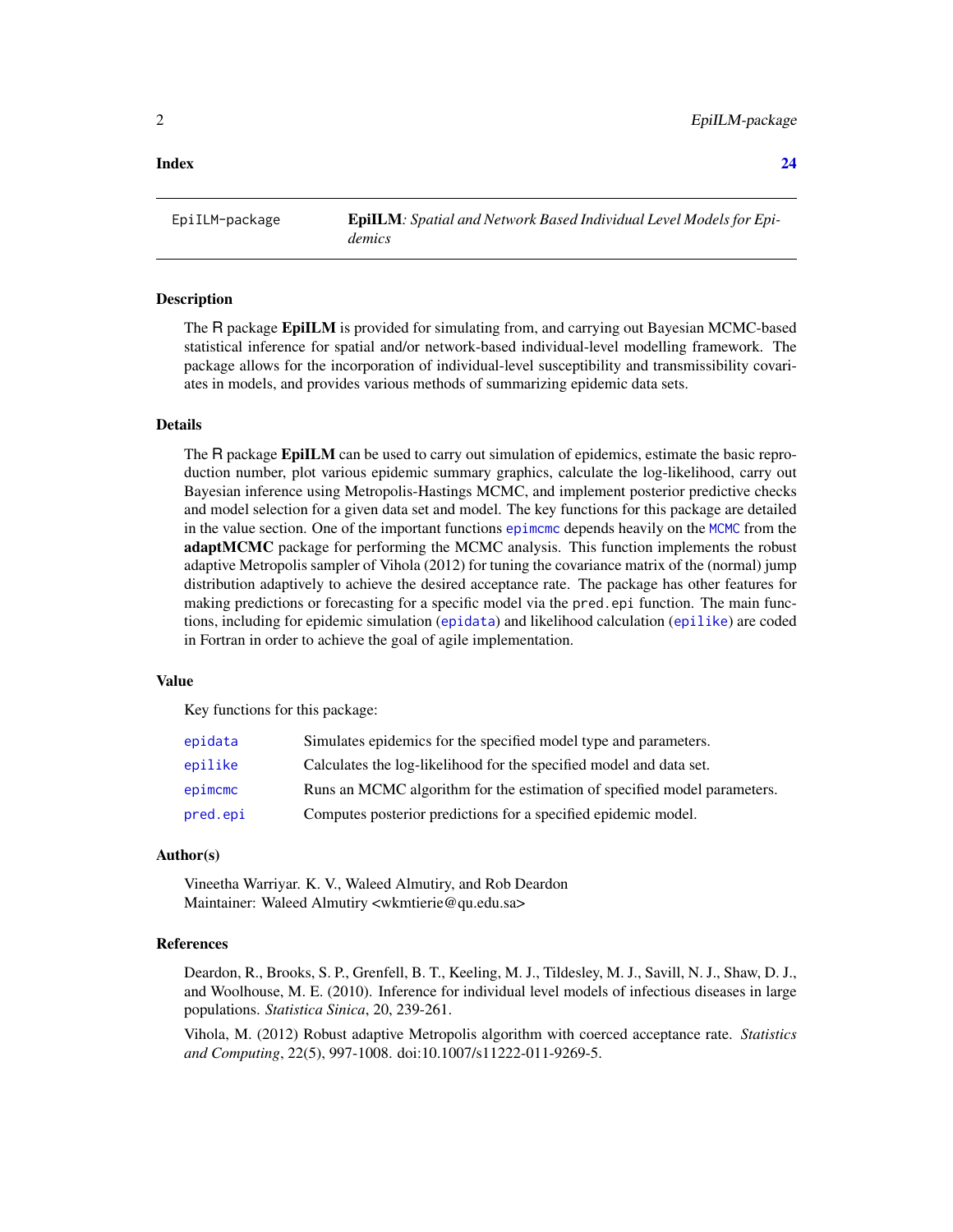#### <span id="page-2-0"></span>as.epidata 3

# Examples

```
## Not run:
demo(EpiILM.spatial)
demo(EpiILM.network)
```
## End(Not run)

<span id="page-2-1"></span>as.epidata *Discrete Time level information of an Epidemic*

#### Description

This function allows the user to generate objects of class "epidata". The output of this function provides information required to be used in the other functions in the package.

#### Usage

as.epidata (type,  $n, x = NULL, y = NULL, infinite, infperiod = NULL, contact = NULL)$ 

### **Arguments**

| type         | Type of compartment framework, with the choice of "SI" for Susceptible-Infectious<br>diseases and "SIR" for Susceptible-Infectious-Removed. |
|--------------|---------------------------------------------------------------------------------------------------------------------------------------------|
| n.           | Population size                                                                                                                             |
| $\mathsf{x}$ | X coordinates of individuals.                                                                                                               |
| y            | Y coordinates of individuals.                                                                                                               |
| inftime      | Times at which individuals are infected to initialize epidemic simulation.                                                                  |
| infperiod    | Length of infectious period for each individual.                                                                                            |
| contact      | A contact network matrix or an array of contact network matrices.                                                                           |

#### Value

An object of class epidata is returned containing the following:

- type Type of compartment framework, with the choice of "SI" for Susceptible-Infectious diseases and "SIR" for Susceptible-Infectious-Removed.
- XYcoordinates The XY-coordinates of individuals if distance-based ILM is used, otherwise is NULL.

contact Contact network matrix if network-based ILM is used, otherwise is NULL.

inftime The infection times of individuals.

remtime The removal times of individuals when type = "SIR".

# See Also

[epidata](#page-5-1), [plot.epidata](#page-14-1).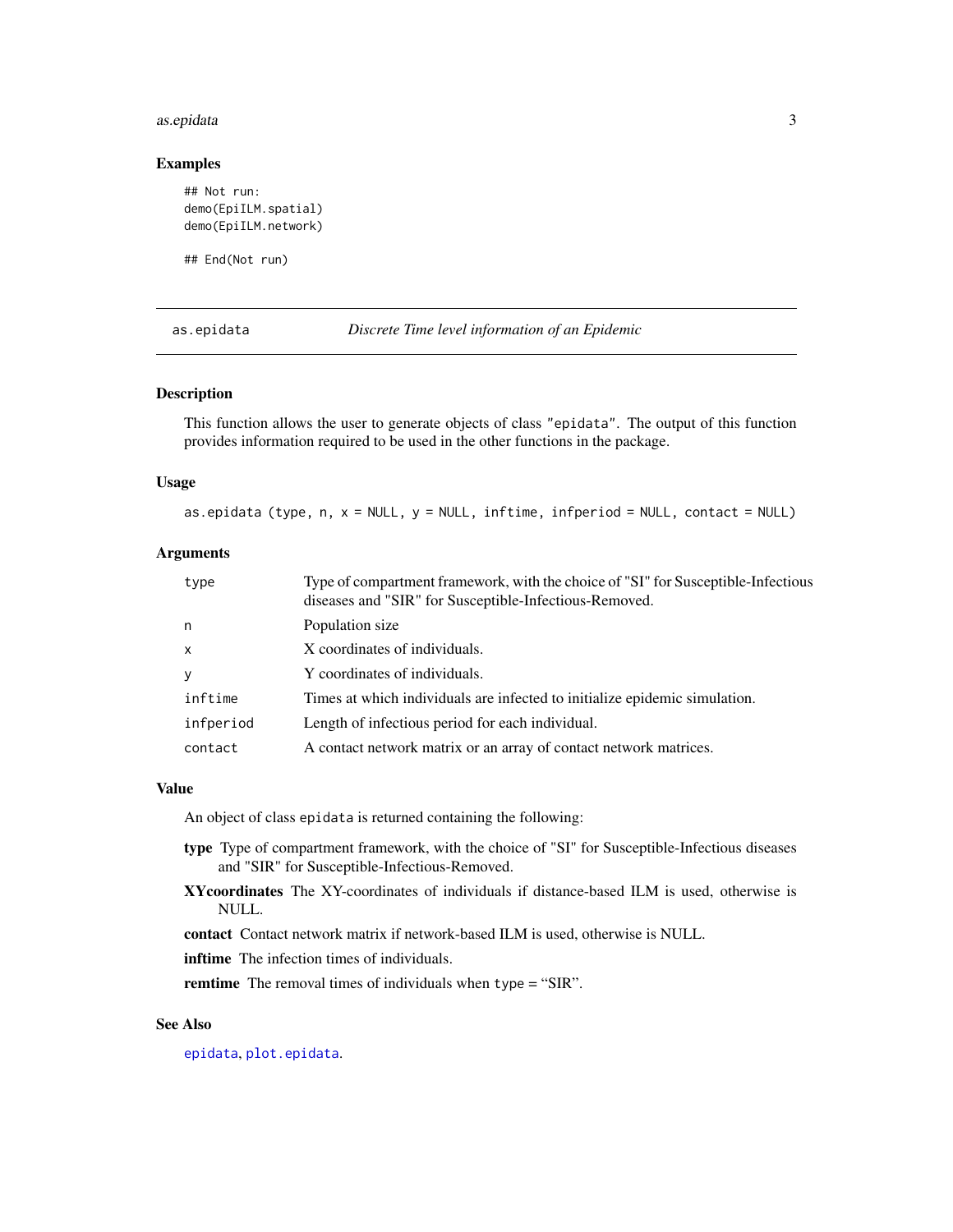# Examples

```
# generate 100 X-Y coordinates for a distance-based ILM
```

```
x <- runif(100, 0, 10)
y <- runif(100, 0, 10)
```
# suppose we know the infection times for a spatial SI model based on above X-Y coordinates

```
inftime \leq-rpois(100, 8)
```
# Now we can convert above information to an epidata object with

```
out \leq as.epidata(type = "SI", n = 100, x = x, y = y, inftime = inftime)
out
```
epiBR0 *Basic reproduction number (R0)*

# Description

Gives a Monte Carlo estimate of the basic reproduction number for a specified SIR model and data set

# Usage

```
epiBR0 (x = NULL, y = NULL, contact = NULL, sus.par, trans.par = NULL, beta,
        spark = NULL, infperiod, Sformula = NULL, Tformula = NULL, tmax,
```
niter)

#### Arguments

| $\mathsf{x}$ | X coordinates of individuals                                                                                                                                                            |
|--------------|-----------------------------------------------------------------------------------------------------------------------------------------------------------------------------------------|
| У            | Y coordinates of individuals                                                                                                                                                            |
| contact      | Contact network $(s)$                                                                                                                                                                   |
| sus.par      | Susceptibility parameter $(>0)$                                                                                                                                                         |
| trans.par    | Transmissibility parameter(>0)                                                                                                                                                          |
| beta         | Spatial parameter(s) $(>0)$ or network parameter (s) $(>0)$ if contact is used                                                                                                          |
| spark        | Sparks parameter $(\geq=0)$ , representing infections unexplained by other parts of<br>the model or infections coming in from outside the observed population, default<br>value is zero |
| infperiod    | Length of infectious period for each individual                                                                                                                                         |

<span id="page-3-0"></span>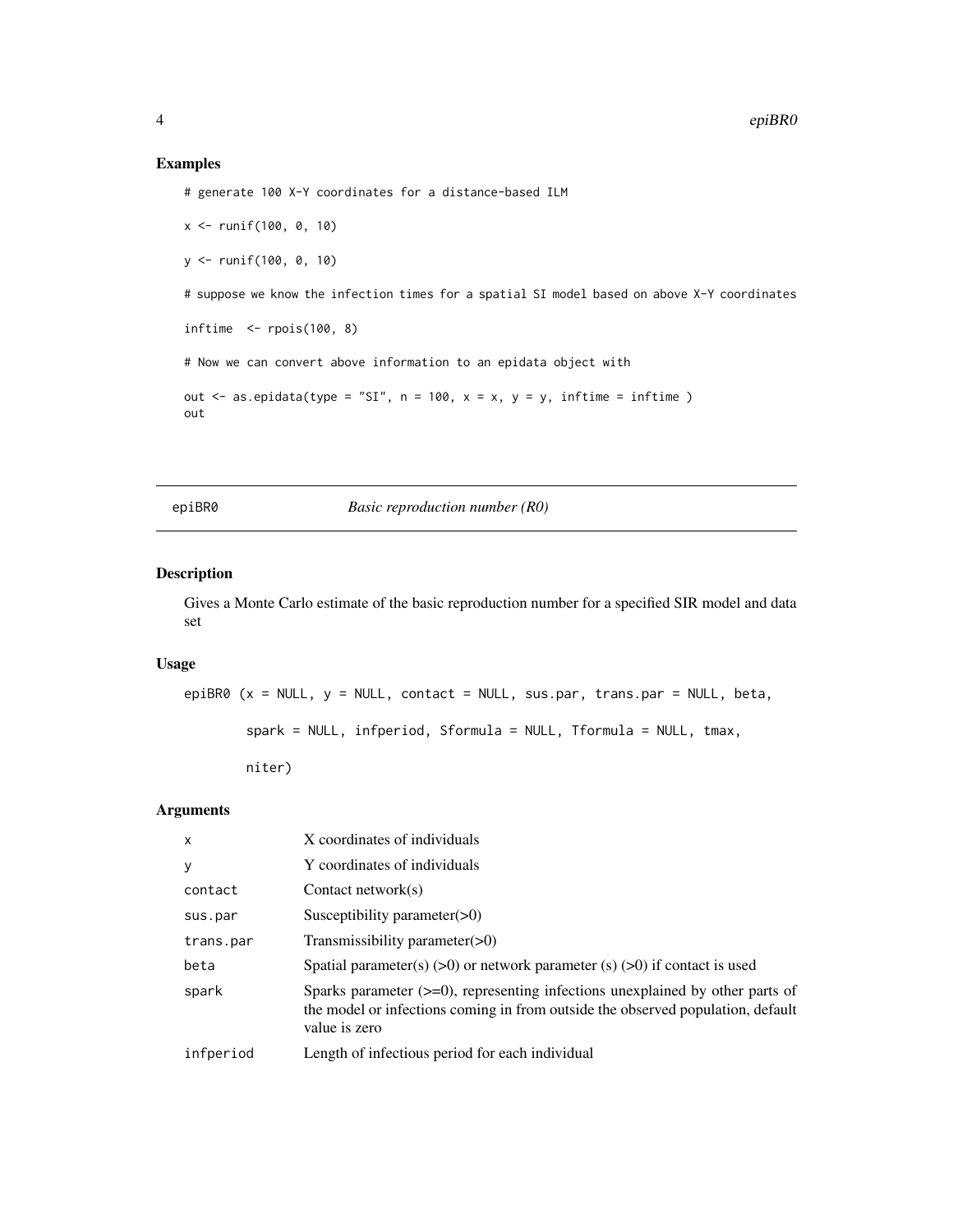#### <span id="page-4-0"></span>epiBR0  $\sim$  5

| Sformula | An object of class formula. See formula                                                                                                                                                                                                                                                                                                                                                                                                                                                                                                             |
|----------|-----------------------------------------------------------------------------------------------------------------------------------------------------------------------------------------------------------------------------------------------------------------------------------------------------------------------------------------------------------------------------------------------------------------------------------------------------------------------------------------------------------------------------------------------------|
|          | Individual-level covariate information associated with susceptibility can be passed<br>through this argument. An expression of the form $\sim$ model is interpreted as a<br>specification that the susceptibility function, $\Omega_S(i)$ is modelled by a linear pre-<br>dictor specified symbolically by the model term. Such a model consists of a<br>series of terms separated by $+$ and $-$ operators. If there is no susceptibility co-<br>variate information, Sformula is null.                                                            |
| Tformula | An object of class formula. See formula                                                                                                                                                                                                                                                                                                                                                                                                                                                                                                             |
|          | Individual-level covariate information associated with transmissibility can be<br>passed through this argument. An expression of the form $\sim$ -1+model is inter-<br>preted as a specification that the transmissibility function, $\Omega_T(j)$ is modelled<br>by a linear predictor specified symbolically by the model terms without the in-<br>corporation of the intercept term. Such a model consists of a series of terms<br>separated by + and - operators. If there is no transmissibility covariate informa-<br>tion, Tformula is null. |
| tmax     | The last time point of simulation                                                                                                                                                                                                                                                                                                                                                                                                                                                                                                                   |
| niter    | Number of epidemic simulations to calculate basic reproduction number                                                                                                                                                                                                                                                                                                                                                                                                                                                                               |
|          |                                                                                                                                                                                                                                                                                                                                                                                                                                                                                                                                                     |

# Value

A list is returned with the following components:

| BasicR0       | The basic reproduction number value |
|---------------|-------------------------------------|
| simulated BR0 | Number of infections per simulation |

# Examples

# generate 100 X-Y coordinates for a distance-based ILM

```
x <- runif(100, 0, 10)
```

```
y <- runif(100, 0, 10)
```
# Suppose we know the length of infectious period for each individual. Also, assume # susceptibility parameter = 1.5 and spatial parameter = 5 for this SIR model

```
infperiod \leq rep(3, 100)
```
# For a 1000 iteration with a last observed time point 15, we can estimate the basic # reproduction number using Monte Carlo simulation

out  $\leq$  epiBR0(x = x, y = y, sus.par = 1.5, beta = 5, infperiod= infperiod,

tmax = 15, niter = 1000)

out\$BasicR0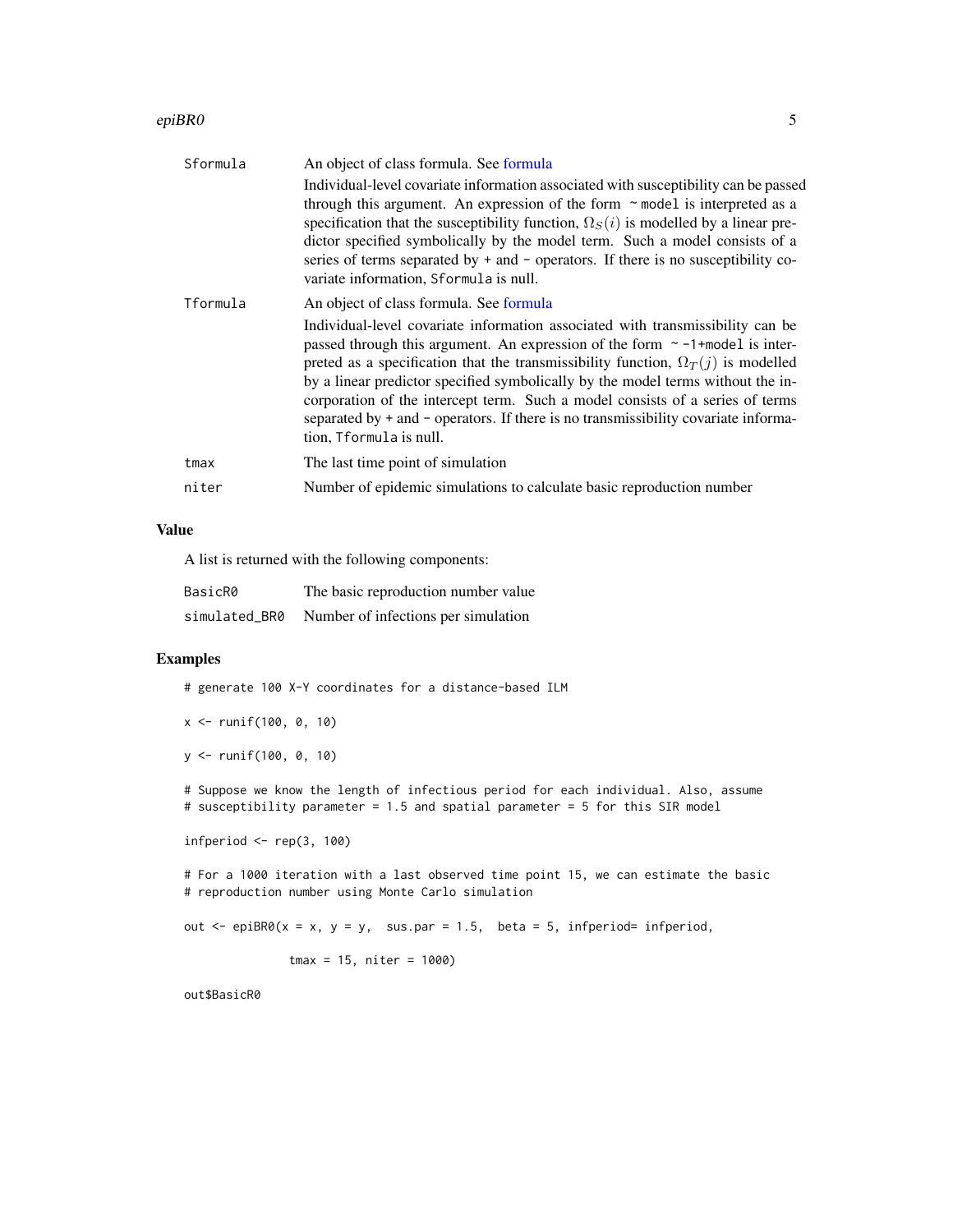<span id="page-5-1"></span><span id="page-5-0"></span>

# Description

This function allows the user to simulate epidemics under different models and scenarios

# Usage

```
epidata (type, n, tmin = NULL, tmax, sus.par, trans.par = NULL, beta = NULL, spark = NULL,
          Sformula = NULL, Tformula = NULL, x = NULL, y = NULL,
          inftime = NULL, infperiod = NULL, contact = NULL)
```
# Arguments

| type      | Type of compartment framework, with the choice of "SI" for Susceptible-Infectious<br>diseases and "SIR" for Susceptible-Infectious-Removed.                                                                                                                                                                                                                                                                                                                                                                                        |  |  |
|-----------|------------------------------------------------------------------------------------------------------------------------------------------------------------------------------------------------------------------------------------------------------------------------------------------------------------------------------------------------------------------------------------------------------------------------------------------------------------------------------------------------------------------------------------|--|--|
| n         | Population size                                                                                                                                                                                                                                                                                                                                                                                                                                                                                                                    |  |  |
| tmin      | The time point at which simulation begins, default value is one.                                                                                                                                                                                                                                                                                                                                                                                                                                                                   |  |  |
| tmax      | The last time point of simulation.                                                                                                                                                                                                                                                                                                                                                                                                                                                                                                 |  |  |
| sus.par   | Susceptibility parameter $(>0)$ .                                                                                                                                                                                                                                                                                                                                                                                                                                                                                                  |  |  |
| trans.par | Transmissibility parameter $(>0)$ .                                                                                                                                                                                                                                                                                                                                                                                                                                                                                                |  |  |
| beta      | Spatial parameter(s) $(>0)$ or network parameter (s) $(>0)$ if contact network is<br>used.                                                                                                                                                                                                                                                                                                                                                                                                                                         |  |  |
| spark     | Sparks parameter $(\geq=0)$ , representing infections unexplained by other parts of<br>the model (eg. infections coming in from outside the observed population),<br>default value is zero.                                                                                                                                                                                                                                                                                                                                        |  |  |
| Sformula  | An object of class formula. See formula.<br>Individual-level covariate information associated with susceptibility can be passed<br>through this argument. An expression of the form $\sim$ model is interpreted as a<br>specification that the susceptibility function, $\Omega_{S}(i)$ is modelled by a linear pre-<br>dictor specified symbolically by the model term. Such a model consists of a<br>series of terms separated by + and - operators. If there is no susceptibility co-<br>variate information, Sformula is null. |  |  |
| Tformula  | An object of class formula. See formula.<br>Individual-level covariate information associated with transmissibility can be<br>passed through this argument. An expression of the form $\sim$ -1+model is inter-<br>preted as a specification that the transmissibility function, $\Omega_T(j)$ is modelled<br>by a linear predictor specified symbolically by the model terms without the in-<br>corporation of the intercept term. Such a model consists of a series of terms                                                     |  |  |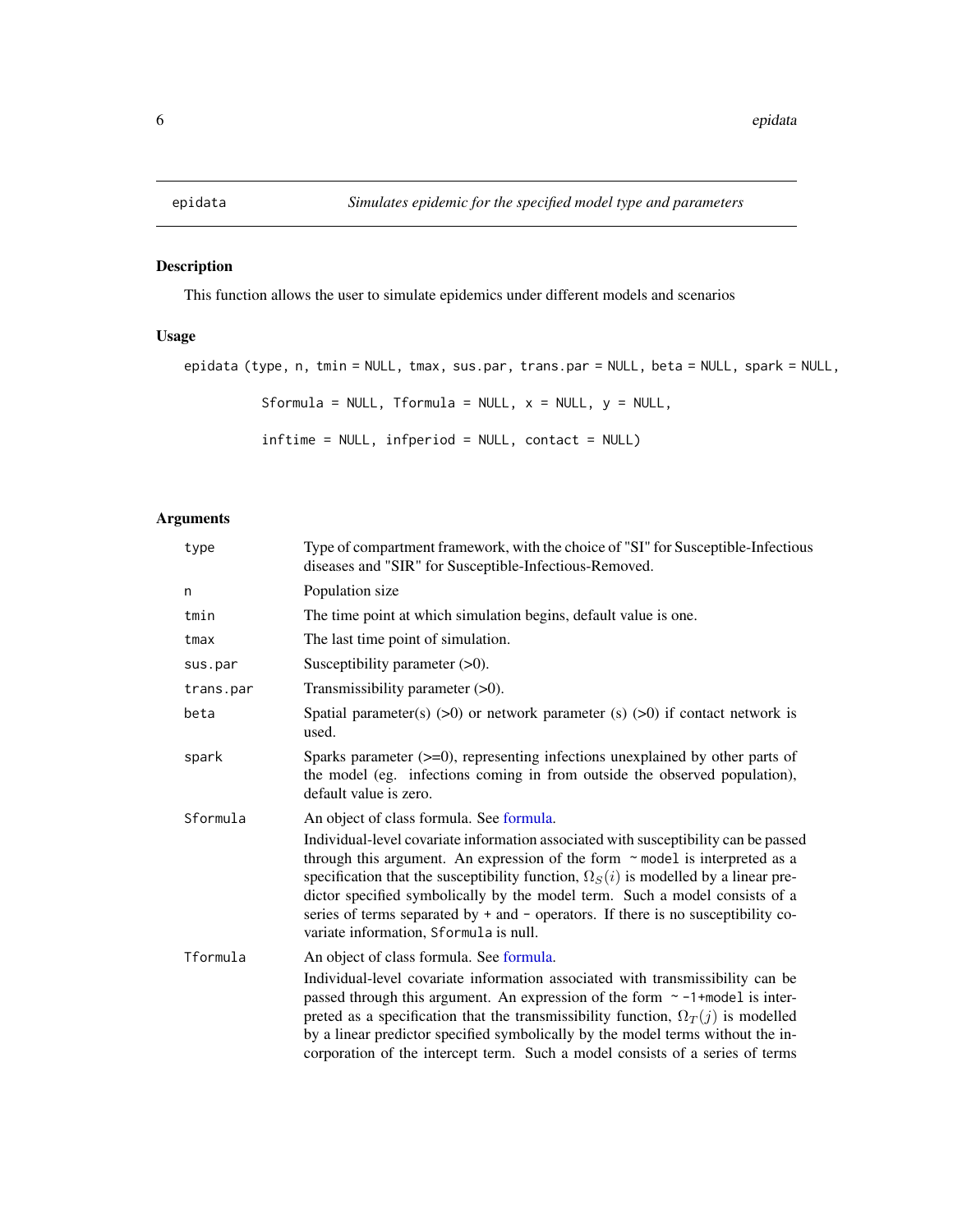|              | separated by $+$ and $-$ operators. If there is no transmissibility covariate informa-<br>tion, Tformula is null. |
|--------------|-------------------------------------------------------------------------------------------------------------------|
| $\mathsf{x}$ | X coordinates of individuals.                                                                                     |
| y            | Y coordinates of individuals.                                                                                     |
| inftime      | Times at which individuals are infected to initialize epidemic simulation.                                        |
| infperiod    | Length of infectious period for each individual.                                                                  |
| contact      | A contact network matrix or an array of contact network matrices.                                                 |

#### Details

We consider following two individual level models:

#### Spatial model:

$$
P(i,t) = 1 - \exp\{-\Omega_S(i)\sum_{j\in I(t)} \Omega_T(j)d_{ij}^{-\beta} - \varepsilon\}
$$

#### Network model:

$$
P(i,t) = 1 - \exp\{-\Omega_S(i) \sum_{j \in I(t)} \Omega_T(j) (\beta_1 C_{ij}^{(1)} + \dots + \beta_n C_{ij}^{(n)}) - \varepsilon\}
$$

where  $P(i, t)$  is the probability that susceptible individual i is infected at time point t, becoming infectious at time t+1;  $\Omega_S(i)$  is a susceptibility function which accommodates potential risk factors associated with susceptible individual i contracting the disease;  $\Omega_T(j)$  is a transmissibility function which accommodates potential risk factors associated with infectious individual j;  $\varepsilon$  is a sparks term which represents infections originating from outside the population being observed or some other unobserved infection mechanism.

The susceptibility function can incorporate any individual-level covariates of interest and  $\Omega_S(i)$ is treated as a linear function of the covariates, i.e.,  $\Omega_S(i) = \alpha_0 + \alpha_1 X_1(i) + \alpha_2 X_2(i) + \ldots$  $\alpha_{n_s}X_{n_s}(i)$ , where  $X_1(i),...,X_{n_s}(i)$  denote  $n_s$ covariates associated with susceptible individual \$i\$, along with susceptibility parameters  $\alpha_0, \ldots, \alpha_{n_s} > 0$ . If the model does not contain any susceptibility covariates then  $\Omega_S(i) = \alpha_0$  is used. In a similar way, the transmissibility function can incorporate any individual-level covariates of interest associated with infectious individual.  $\Omega_T(j)$  is also treated as a linear function of the covariates, but without the intercept term, i.e.,  $\Omega_T(j) = \phi_1 X_1(j) + \phi_2 X_2(j) + \ldots + \phi_{n_t} X_{n_t}(j)$ , where  $X_1(j), \ldots, X_{n_t}(j)$  denote the  $n_t$  covariates associated with infectious individual j, along with transmissibility parameters  $\phi_1, \dots, \phi_{n_t} > 0$ . If the model does not contain any transmissibility covariates then  $\Omega_T(j) = 1$  is used.

#### Value

An object of class epidata is returned containing the following:

type Type of compartment framework, with the choice of "SI" for Susceptible-Infectious diseases and "SIR" for Susceptible-Infectious-Removed

XYcoordinates The XY-coordinates of individuals.

contact Contact network matrix.

**inftime** The infection times of individuals.

remtime The removal times of individuals when type = "SIR".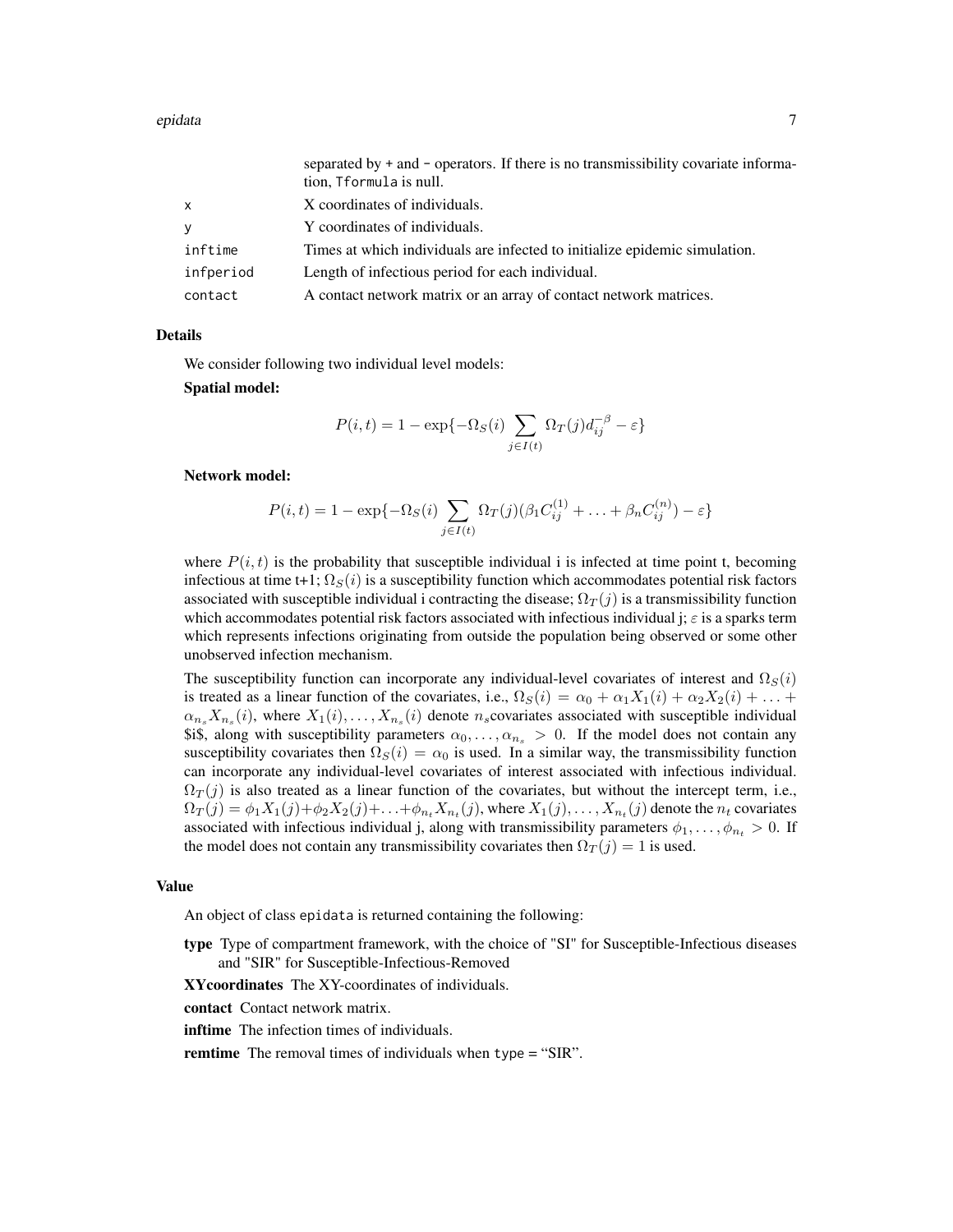#### <span id="page-7-0"></span>References

Deardon, R., Brooks, S. P., Grenfell, B. T., Keeling, M. J., Tildesley, M. J., Savill, N. J., Shaw, D. J., and Woolhouse, M. E. (2010). Inference for individual level models of infectious diseases in large populations. *Statistica Sinica*, 20, 239-261.

Deardon, R., Fang, X., and Kwong, G.P.S. (2014). Statistical modelling of spatio-temporal infectious disease transmission in analyzing and modeling Spatial and temporal dynamics of infectious diseases, *(Ed: D. Chen, B. Moulin, J. Wu), John Wiley & Sons.* Chapter 11.

#### See Also

[plot.epidata](#page-14-1), [epimcmc](#page-11-1), [epilike](#page-9-1), [pred.epi](#page-18-1).

```
## Example 1: spatial SI model
# generate 100 individuals
x <- runif(100, 0, 10)
y <- runif(100, 0, 10)
covariate \le runif(100, 0, 2)
out1 \leq epidata(type = "SI", n = 100, Sformula = \simcovariate, tmax = 15,
               sus.par = c(0.1, 0.3), beta = 5.0, x = x, y = y)
# Plots of epidemic progression (optional)
plot(out1, plottype = "spatial")
plot(out1, plottype = "curve", curvetype = "newinfect")
## Example 2: spatial SIR model
# generate infectious period(=3) for 100 individuals
lambda <- rep(3, 100)
out2 \leq epidata(type = "SIR", n = 100, tmax = 15, sus.par = 0.3, beta = 5.0, infperiod = lambda,
        x = x, y = yplot(out2, plottype = "spatial")
plot(out2, plottype = "curve", curvetype = "newinfect")
## Example 3: SI network model
contact1 <- matrix(rbinom(10000, 1, 0.1), nrow = 100, ncol = 100)
contact2 <- matrix(rbinom(10000, 1, 0.1), nrow = 100, ncol = 100)
diag(contact1[,] ) <- 0
```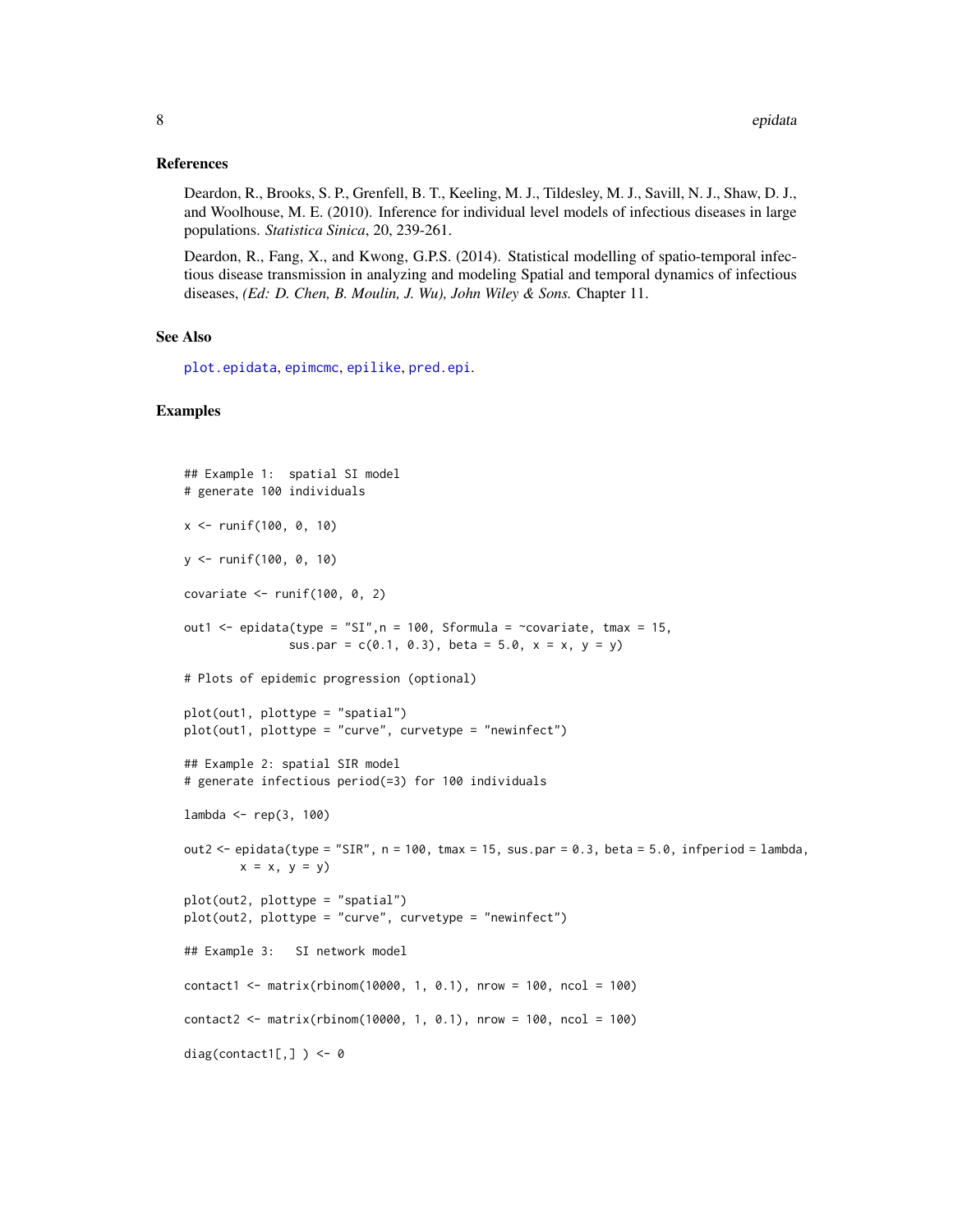#### <span id="page-8-0"></span>epidic 9

```
diag(contact2[,] ) <- 0
contact \leq array(c(contact1, contact2), dim = c(100, 100, 2))
out3 <- epidata(type = "SI", n = 100, tmax = 15, sus.par = 0.3, beta = c(3.0, 5.0),
        contact = contact)
plot(out3, plottype = "curve", curvetype = "complete")
plot(out3, plottype = "curve", curvetype = "susceptible")
plot(out3, plottype = "curve", curvetype = "newinfect")
plot(out3, plottype = "curve", curvetype = "totalinfect")
```
epidic *Deviance Information Criterion (DIC)*

#### Description

Computes the Deviance Information Criterion for individual level models

# Usage

epidic (burnin, niter, LLchain, LLpostmean)

# Arguments

| burnin     | Burnin period for MCMC                                            |
|------------|-------------------------------------------------------------------|
| niter      | Number of MCMC iterations                                         |
| LLchain    | Loglikelihood values from the MCMC output                         |
| LLpostmean | Loglikelihood value of the model with posterior mean of estimates |

# References

Spiegelhalter, D., Best, N., Carlin, B., Van der Linde, A. (2002). Bayesian Measures of Model Complexity and Fit. *Journal of the Royal Statistical Society. Series B (Statistical Methodology)*, 64(4), 583-639.

```
## Example 1: spatial SI model
# generate 100 individuals
x <- runif(100, 0, 10)
y <- runif(100, 0, 10)
covariate \le- runif(100, 0, 2)
```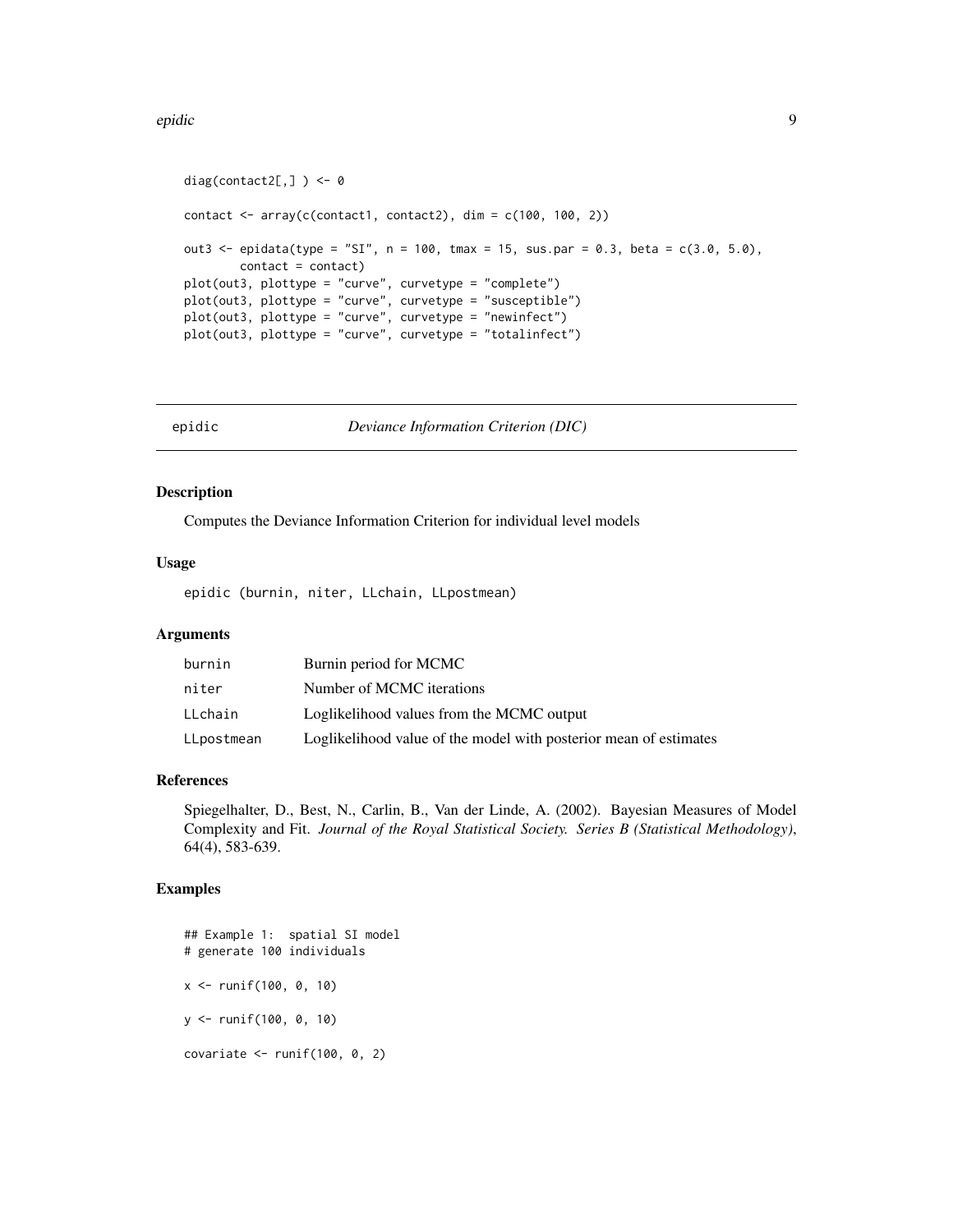```
out1 \le epidata(type = "SI", n = 100, Sformula = \simcovariate, tmax = 15,
              sus.par = c(0.1, 0.3), beta = 5.0, x = x, y = y)
unif_range <- matrix(c(0, 0, 10000, 10000), nrow = 2, ncol = 2)
# estimate parameters
mcmcout \leq epimcmc(out1, tmax = 15, niter = 1500,
                    Sformula = \simcovariate,
                    sus.par.ini = c(0.003, 0.01), beta.ini =0.01,
                    pro.sus.var = c(0.1, 0.1), pro.beta.var = 0.5,
                    prior.sus.par = unif_range,
                   prior.sus.dist = c("uniform","uniform"), prior.beta.dist = "uniform",
                    prior.beta.par = c(0, 10000), adapt = TRUE, acc.rate = 0.5)
# store the estimates
sus.parameters = c(mean(unlist(mcmcout$Estimates[1])), mean(unlist(mcmcout$Estimates[2])))
beta.par = mean(unlist(mcmcout$Estimates[3]))
# likelihood value
loglike <- epilike(out1, tmax = 15, Sformula = ~covariate, sus.par = sus.parameters,
                   beta = beta.par)# deviance information criterion calculation for the above epidemic
dic <- epidic(burnin = 500, niter = 1500, LLchain = mcmcout$Loglikelihood,
              LLpostmean = loglike)
dic
```
<span id="page-9-1"></span>

|  |  | epilike |  |
|--|--|---------|--|
|  |  |         |  |

#### *Calculates the log likelihood*

#### **Description**

Calculates the log likelihood for the specified individual level model and data set

#### Usage

```
epilike (object, tmin = NULL, tmax, sus.par, trans.par = NULL,
        beta = NULL, spark = NULL, Sformula = NULL, Tformula = NULL)
```
#### Arguments

| object    | An object of class epidata that can be the output of epidata or as epidata. |
|-----------|-----------------------------------------------------------------------------|
| tmin      | The first time point at which data is observed, default value is one.       |
| tmax      | The last time point at which data is observed.                              |
| sus.par   | Susceptibility parameter $(>0)$ .                                           |
| trans.par | Transmissibility parameter $(>0)$ .                                         |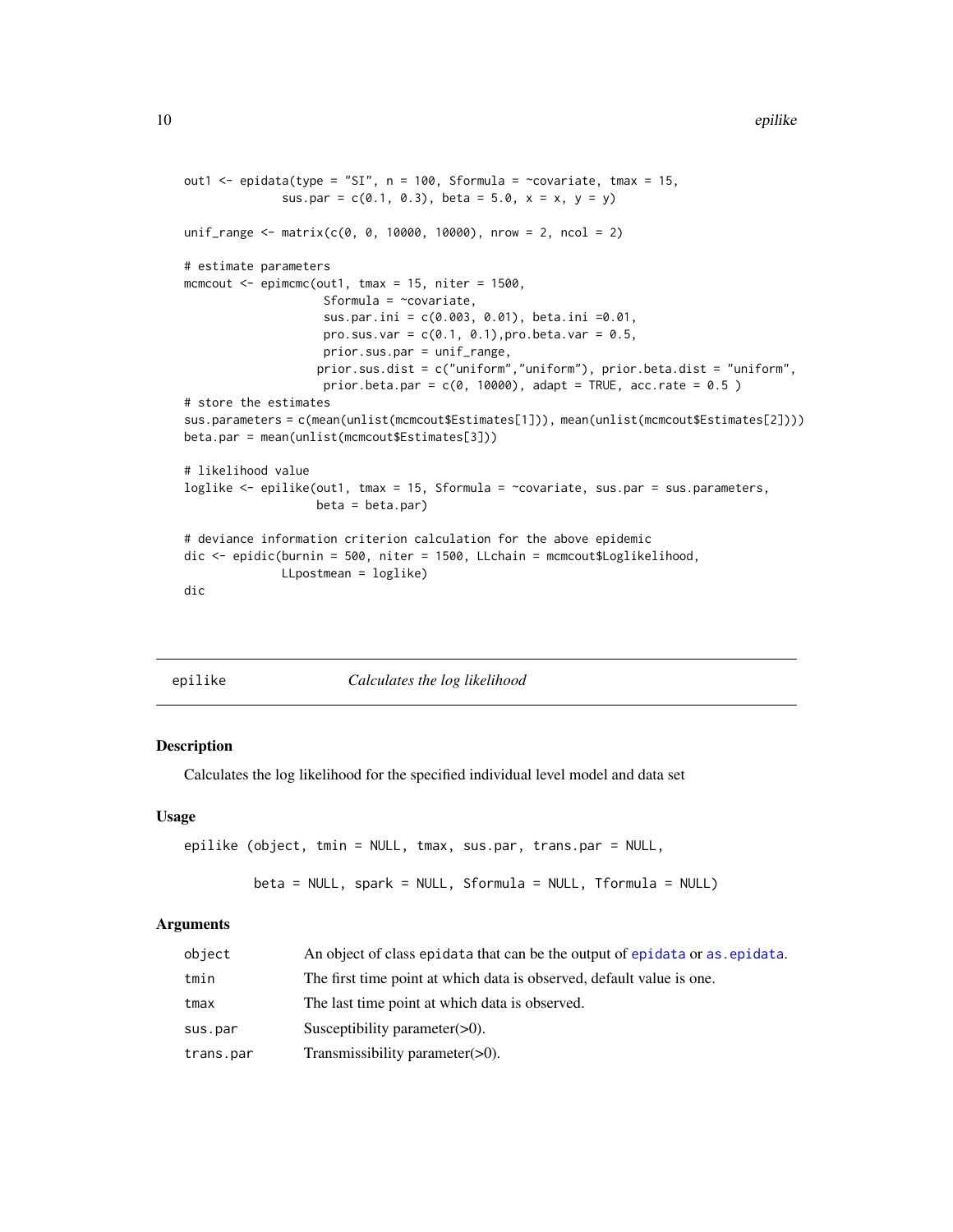#### <span id="page-10-0"></span>epilike 11

| beta     | Spatial parameter(s) $(>0)$ or network parameter (s) $(>0)$ if contact network is<br>used.                                                                                                                                                                                                                                                                                                                                                                                                                                                                                                      |  |  |
|----------|-------------------------------------------------------------------------------------------------------------------------------------------------------------------------------------------------------------------------------------------------------------------------------------------------------------------------------------------------------------------------------------------------------------------------------------------------------------------------------------------------------------------------------------------------------------------------------------------------|--|--|
| spark    | Sparks parameter $(\geq=0)$ , representing infections unexplained by other parts of<br>the model or infections coming in from outside the observed population, default<br>value is zero.                                                                                                                                                                                                                                                                                                                                                                                                        |  |  |
| Sformula | An object of class formula. See formula.<br>Individual-level covariate information associated with susceptibility can be passed<br>through this argument. An expression of the form $\sim$ model is interpreted as a<br>specification that the susceptibility function, $\Omega_S(i)$ is modelled by a linear pre-<br>dictor specified symbolically by the model term. Such a model consists of a<br>series of terms separated by $+$ and $-$ operators. If there is no susceptibility co-<br>variate information, Sformula is null.                                                            |  |  |
| Tformula | An object of class formula. See formula.<br>Individual-level covariate information associated with transmissibility can be<br>passed through this argument. An expression of the form $\sim$ -1+model is inter-<br>preted as a specification that the transmissibility function, $\Omega_T(j)$ is modelled<br>by a linear predictor specified symbolically by the model terms without the in-<br>corporation of the intercept term. Such a model consists of a series of terms<br>separated by + and - operators. If there is no transmissibility covariate informa-<br>tion, Tformula is null. |  |  |

# Value

Returns the value of the log-likelihood function.

# References

Deardon R, Brooks, S. P., Grenfell, B. T., Keeling, M. J., Tildesley, M. J., Savill, N. J., Shaw, D. J., Woolhouse, M. E. (2010). Inference for individual level models of infectious diseases in large populations. *Statistica Sinica*, 20, 239-261.

# See Also

[epimcmc](#page-11-1).

```
## Example 1: spatial SI model
# generate 100 individuals
x <- runif(100, 0, 10)
y <- runif(100, 0, 10)
covariate \le- runif(100, 0, 2)
out1 <- epidata(type = "SI", n = 100, Sformula = ~covariate, tmax = 15,
              sus.par = c(0.1, 0.3), beta = 5.0, x = x, y = y)
```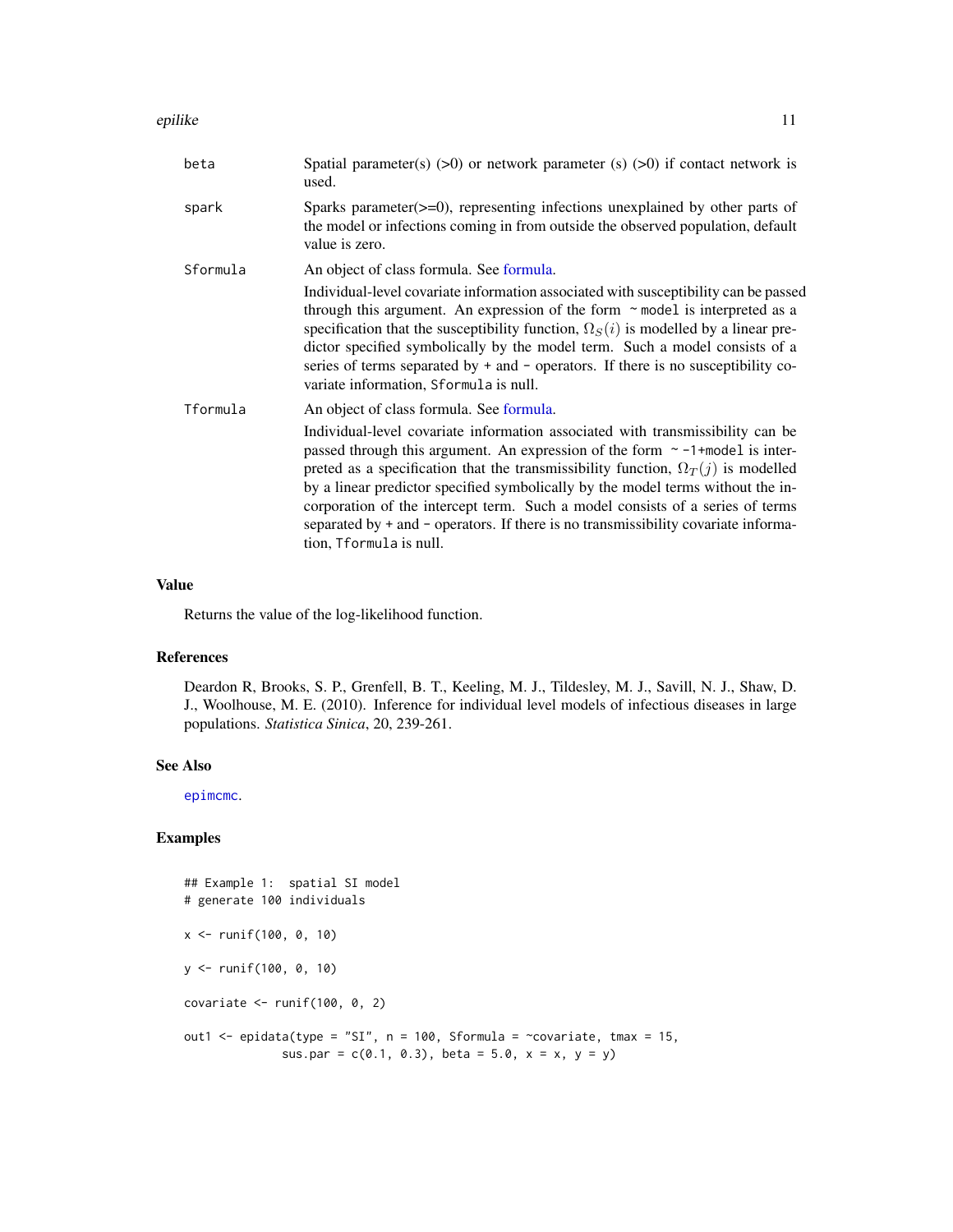```
epilike(out1, tmax = 15,
        sus.par = c(0.1, 0.3), beta = 5, Sformula = ~covariate)
## Example 2: spatial SIR model
# generate infectious period (=3) for 100 individuals
lambda <- rep(3, 100)
out2 <- epidata(type = "SIR", n = 100, tmax = 15, sus.par =0.3, beta = 5.0,
              infperiod = lambda, x = x, y = y)
epilike(out2,
        tmax = 15, sus.par = 0.3, beta = 5.0)
```
<span id="page-11-1"></span>epimcmc *Monte Carlo Simulation*

#### Description

Runs an MCMC algorithm for the estimation of specified model parameters

# Usage

```
epimcmc (object, tmin = NULL, tmax,
```
niter, sus.par.ini, trans.par.ini = NULL, beta.ini = NULL, spark.ini = NULL,

Sformula = NULL, Tformula = NULL,

pro.sus.var, pro.trans.var = NULL, pro.beta.var = NULL, pro.spark.var = NULL,

prior.sus.dist, prior.trans.dist = NULL, prior.beta.dist = NULL,

prior.spark.dist = NULL, prior.sus.par, prior.trans.par, prior.beta.par = NULL,

```
prior.spark.par = NULL, adapt = FALSE, acc.rate = NULL)
```
# Arguments

| object        | An object of class epidata that can be the output of epidata or as epidata. |
|---------------|-----------------------------------------------------------------------------|
| tmin          | The first time point at which the infection occurs, default value is one.   |
| tmax          | The last time point at which data is observed.                              |
| niter         | Number of MCMC iterations.                                                  |
| sus.par.ini   | Initial value(s) of the susceptibility parameter(s) $(>0)$ .                |
| trans.par.ini | Initial value(s) of the transmissibility parameter(s) $(>0)$ .              |
|               |                                                                             |

<span id="page-11-0"></span>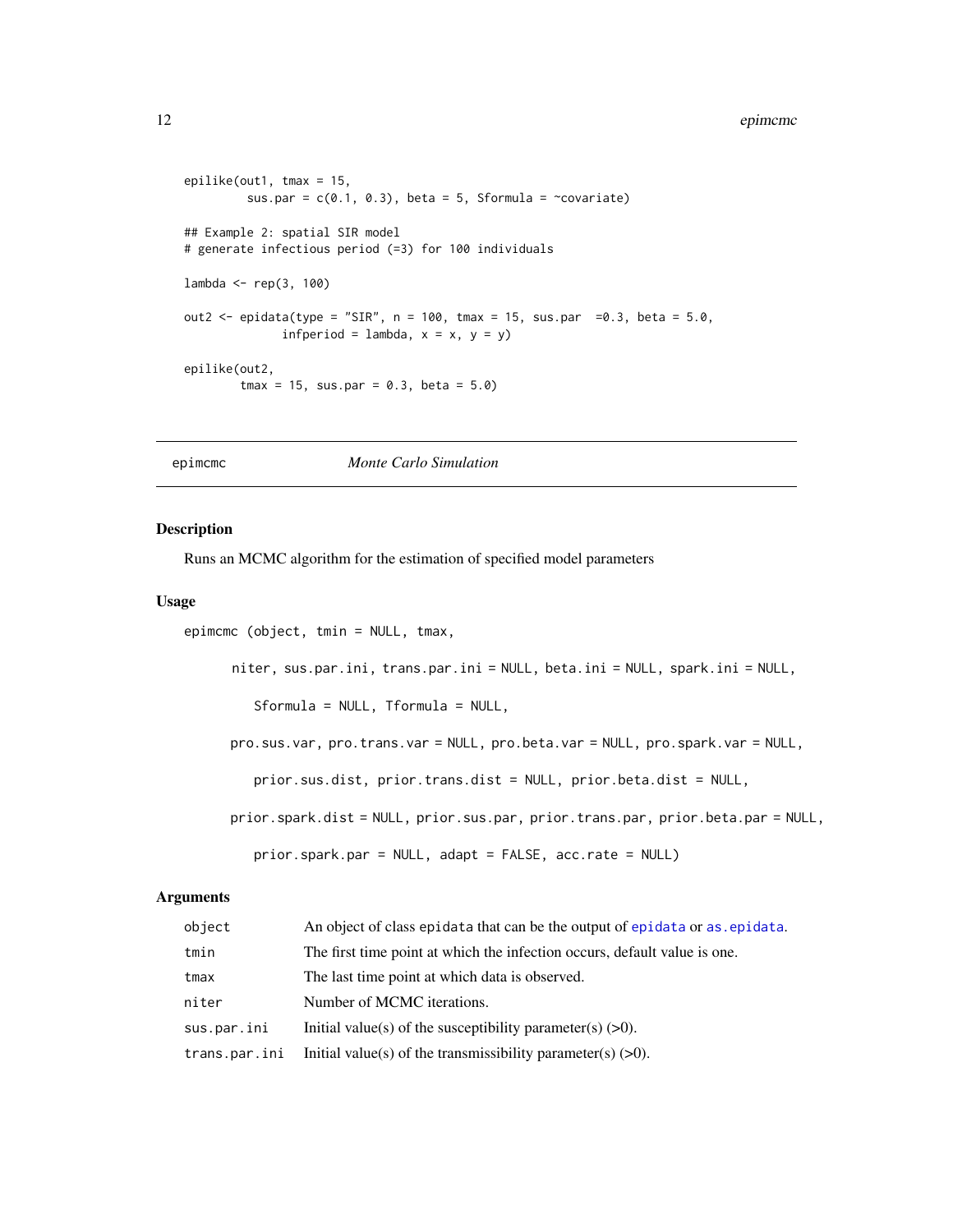#### <span id="page-12-0"></span>epimcmc 13

| beta.ini         | Initial value(s) of the spatial parameter(s) $(>0)$ or the network parameter(s) $(>0)$<br>if contact network is used.                                                                                                                                                                                                                                                                                                                                                                                                                                                                          |
|------------------|------------------------------------------------------------------------------------------------------------------------------------------------------------------------------------------------------------------------------------------------------------------------------------------------------------------------------------------------------------------------------------------------------------------------------------------------------------------------------------------------------------------------------------------------------------------------------------------------|
| spark.ini        | Initial value of the spark parameter $(\geq=0)$ .                                                                                                                                                                                                                                                                                                                                                                                                                                                                                                                                              |
| Sformula         | An object of class formula. See formula                                                                                                                                                                                                                                                                                                                                                                                                                                                                                                                                                        |
|                  | Individual-level covariate information associated with susceptibility can be passed<br>through this argument. An expression of the form ~ model is interpreted as a<br>specification that the susceptibility function, $\Omega_S(i)$ is modelled by a linear pre-<br>dictor specified symbolically by the model term. Such a model consists of a<br>series of terms separated by + and - operators. If there is no susceptibility co-<br>variate information, Sformula is null.                                                                                                                |
| Tformula         | An object of class formula. See formula<br>Individual-level covariate information associated with transmissibility can be<br>passed through this argument. An expression of the form $\sim$ -1+model is inter-<br>preted as a specification that the transmissibility function, $\Omega_T(j)$ is modelled<br>by a linear predictor specified symbolically by the model terms without the in-<br>corporation of the intercept term. Such a model consists of a series of terms<br>separated by + and - operators. If there is no transmissibility covariate informa-<br>tion, Tformula is null. |
| pro.sus.var      | Proposal density variance(s) for susceptibility parameter(s). If a zero value is<br>assigned to the proposal variance of any parameter, the parameter is considered<br>fixed to its sus.par.ini value.                                                                                                                                                                                                                                                                                                                                                                                         |
| pro.trans.var    | Proposal density variance(s) for transmissibility parameter(s). If a zero value is<br>assigned to the proposal variance of any parameter, the parameter is considered<br>fixed to its sus.par.ini value.                                                                                                                                                                                                                                                                                                                                                                                       |
| pro.beta.var     | Proposal density variance(s) for beta parameter(s). If a zero value is assigned to<br>the proposal variance of any parameter, the parameter is considered fixed to its<br>sus.par.ini value.                                                                                                                                                                                                                                                                                                                                                                                                   |
| pro.spark.var    | Proposal density variance for the spark parameter.                                                                                                                                                                                                                                                                                                                                                                                                                                                                                                                                             |
| prior.sus.dist   | Select the prior distribution(s) for the susceptibility parameter(s) with the choice<br>of "halfnormal" for positive half normal distribution, "gamma" for gamma dis-<br>tribution and "uniform" for uniform distribution                                                                                                                                                                                                                                                                                                                                                                      |
| prior.trans.dist |                                                                                                                                                                                                                                                                                                                                                                                                                                                                                                                                                                                                |
|                  | Select the prior distribution(s) for the transmissibility parameter(s) with the<br>choice of "halfnormal" for positive half normal distribution, "gamma" for gamma<br>distribution and "uniform" for uniform distribution                                                                                                                                                                                                                                                                                                                                                                      |
| prior.beta.dist  |                                                                                                                                                                                                                                                                                                                                                                                                                                                                                                                                                                                                |
|                  | Select the prior distribution(s) for the beta parameter(s) with the choice of "halfnor-<br>mal" for half normal distribution, "gamma" for gamma distribution and "uni-<br>form" for uniform distribution                                                                                                                                                                                                                                                                                                                                                                                       |
| prior.spark.dist |                                                                                                                                                                                                                                                                                                                                                                                                                                                                                                                                                                                                |
|                  | Select the prior distribution for the spark parameter with the choice of "halfnor-<br>mal" for half normal distribution, "gamma" for gamma distribution and "uni-<br>form" for uniform distribution                                                                                                                                                                                                                                                                                                                                                                                            |
| prior.sus.par    | A vector (matrix) of the prior distribution parameters for updating the suscepti-<br>bility parameter(s).                                                                                                                                                                                                                                                                                                                                                                                                                                                                                      |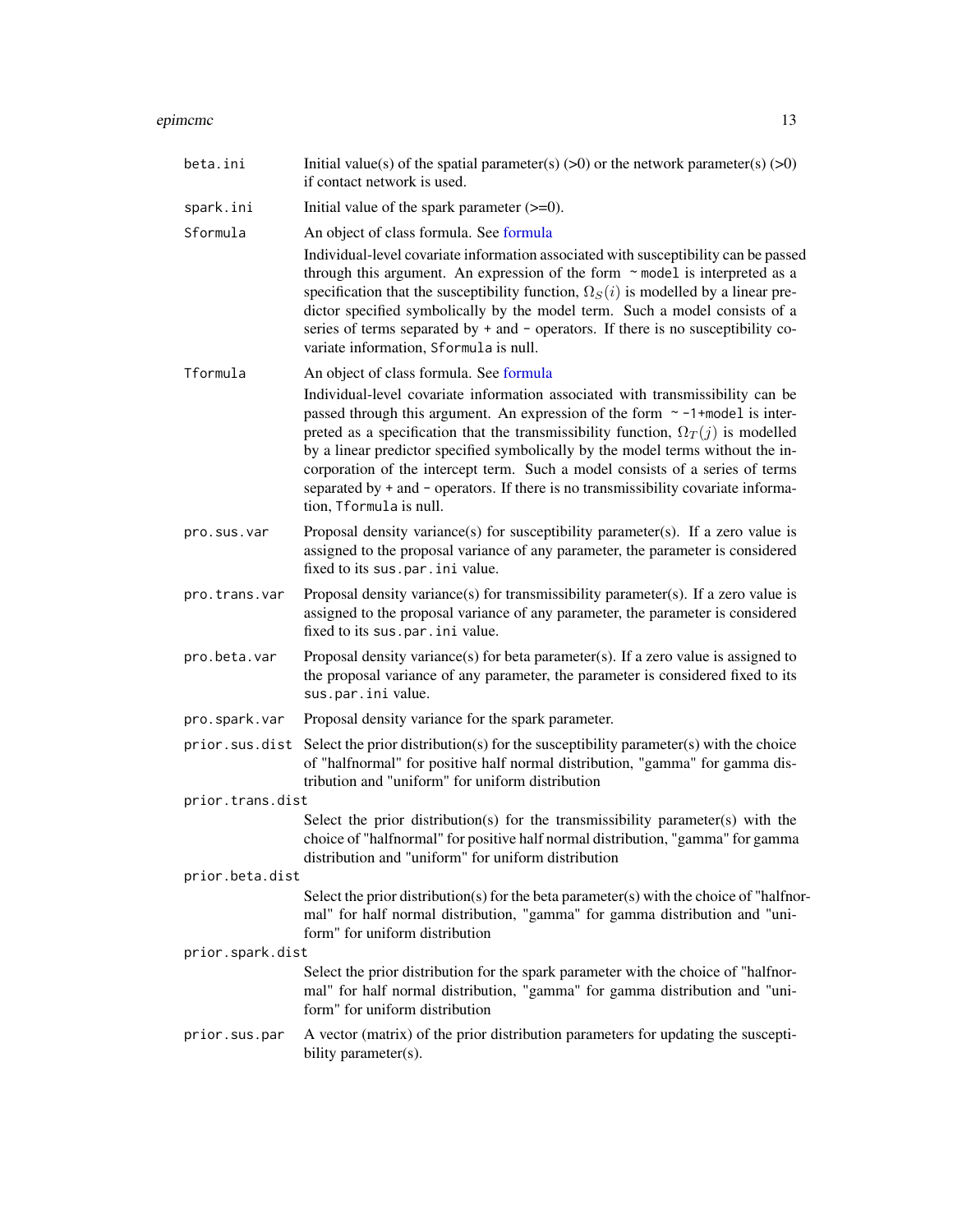<span id="page-13-0"></span>

| prior.trans.par |                                                                                                                   |
|-----------------|-------------------------------------------------------------------------------------------------------------------|
|                 | A vector (matrix) of the prior distribution parameters for updating the transmis-<br>sibility parameter(s).       |
|                 | prior beta.par A vector (matrix) of the prior distribution parameters for updating the kernel<br>$parameter(s)$ . |
| prior.spark.par |                                                                                                                   |
|                 | A vector of the prior distribution parameters for updating the spark parameter.                                   |
| adapt           | To enable the adaptive MCMC method in the MCMC function, default is FALSE.                                        |
| acc.rate        | To set an acceptance rate. This option will be ignored if adapt = FALSE. See<br>MCMC for more details.            |

# Details

Independent Gaussian random walks are used as the Metropolis-Hastings MCMC proposal for all parameters. The epimcmc function depends on the [MCMC](#page-0-0) function from the **[adaptMCMC](#page-0-0)** package.

#### Value

Returns an object of class epimcmc that contains:

type: the compartmental framework model used in the analysis.

kernel.type: the used kernel.type in the function (distance-based or network-based).

Estimates: the MCMC output of the updated model parameters.

Loglikelihood: the loglikelihood of the updated model parameters.

Fullsamples: the MCMC output of all the model parameters (including fixed parameters).

**n.sus.par:** the number of parameters in the susceptibility function.

n.trans.par: the number of parameters in the transmissibility function.

n.ker.par: the number of parameters in the kernel function.

# References

Rob Deardon, Xuan Fang, and Grace P. S. Kwong (2015). Statistical modelling of spatio-temporal infectious disease tranmission in Analyzing and Modeling Spatial and Temporal Dynamics of Infectious Diseases, *(Ed: D. Chen, B. Moulin, J. Wu), John Wiley & Sons.*. Chapter 11.

# See Also

[summary.epimcmc](#page-20-1), [plot.epimcmc](#page-16-1), [epidata](#page-5-1), [epilike](#page-9-1), [pred.epi](#page-18-1).

#### Examples

## Example 1: spatial SI model # generate 100 individuals x <- runif(100, 0, 10)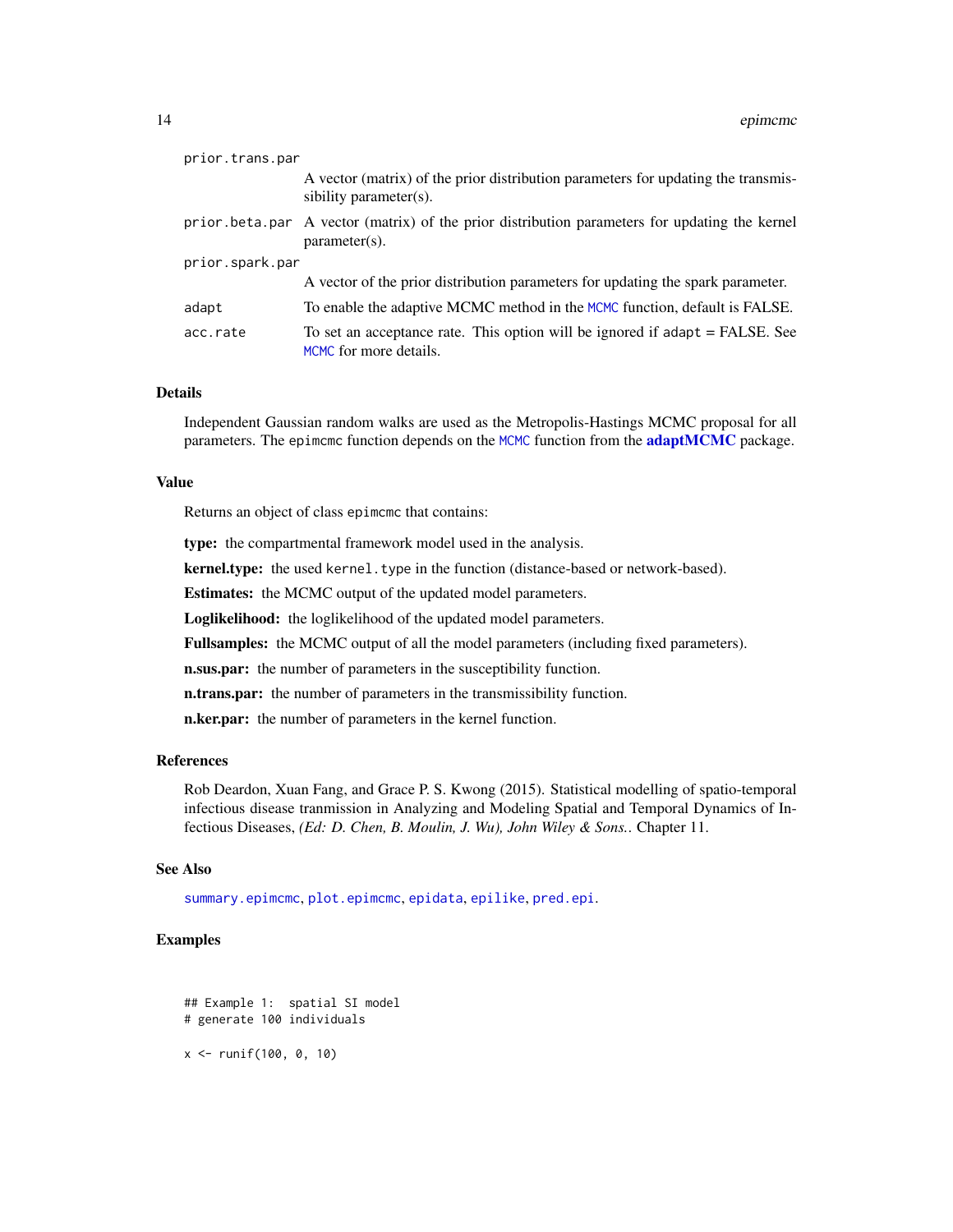```
y <- runif(100, 0, 10)
covariate \le- runif(100, 0, 2)
out1 <- epidata(type = "SI", n = 100, Sformula = ~covariate, tmax = 15,
               sus.par = c(0.1, 0.3), beta = 5.0, x = x, y = y)
alphapar1 \leq matrix(c(1, 1, 1, 1), ncol = 2, nrow = 2)
betapar1 \leq c(10, 2)
epi \leq epimcmc(object = out1, tmin = 1, tmax = 15,
               niter = 1000, sus.par.ini = c(1, 1), beta.ini = 1,
               Sformula = \simcovariate, pro.sus.var = c(0.5, 0.3), pro.beta.var = 0.1,
               prior.sus.dist = c("gamma", "gamma"), prior.beta.dist = "gamma",
               prior.sus.par = alphapar1, prior.beta.par = betapar1,
               adapt = TRUE, acc.rate = 0.5)
epi
## Example 2: spatial SIR model
lambda <- rep(3, 100)
out2 \le epidata(type = "SIR", n = 100, tmax = 15, sus.par = 0.3, beta = 5.0, infperiod = lambda,
        x = x, y = yalphapar2 \leq c(1, 1)
betapar2 \leq c(1, 1)
epi2 \leq epimcmc(object = out2, tmin = 1, tmax = 15,
               niter = 1000, sus.par.ini = 1, beta.ini = 1,
               Sformula = NULL, pro.sus.var = 0.3, pro.beta.var = 0.1,
               prior.sus.dist = "gamma", prior.beta.dist = "gamma",
               prior.sus.par = alphapar2, prior.beta.par = betapar2,
               adapt = FALSE, acc.rate = NULL)
```

```
epi2
```
<span id="page-14-1"></span>

| plot.epidata | S3 method to provide some graphics of epidemic. |  |
|--------------|-------------------------------------------------|--|
|--------------|-------------------------------------------------|--|

#### Description

Produces various graphs summarizing epidemic of class epidata.

#### Usage

```
## S3 method for class 'epidata'
plot(x, plottype, curvetype = NULL, time_id = NULL, tmin = NULL, timepoints = NULL, ...)
```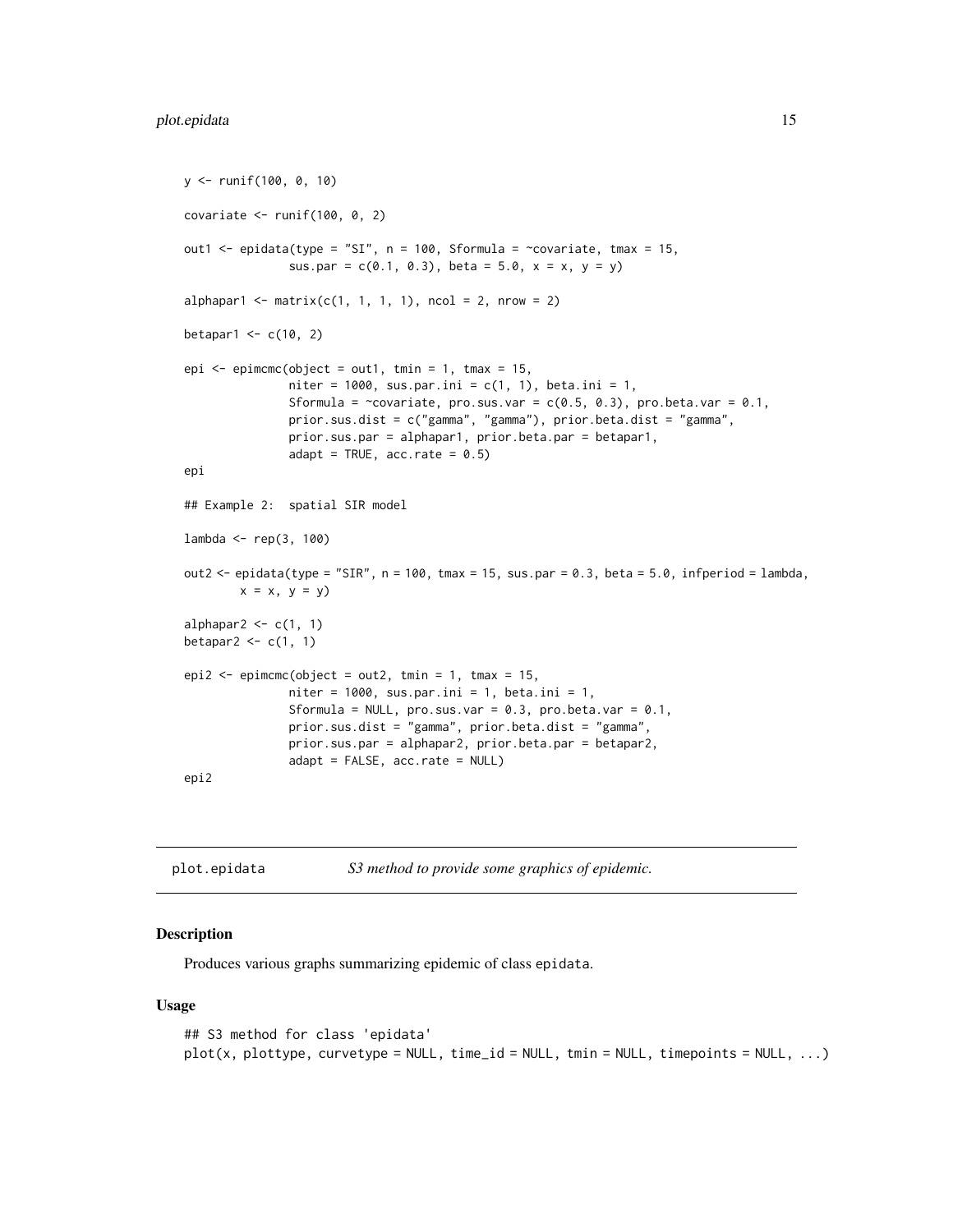### <span id="page-15-0"></span>**Arguments**

| x          | An object of class epidata that can be the output of epidata or as epidata                                                                                                                                    |
|------------|---------------------------------------------------------------------------------------------------------------------------------------------------------------------------------------------------------------|
| plottype   | Provide two types of plots. When $plottype = "curve", graphs of various epi-$<br>demic curves can be produced, and when plottype = "spatial", spatial plots of<br>epidemic progression over time is produced. |
| curvetype  | It has four options: "complete", "susceptible", "newinfect", and "totalinfect".<br>See details for more information.                                                                                          |
| time_id    | Specify time points at which the spatial square is plotted.                                                                                                                                                   |
| tmin       | Initial time point at which infection occurs, default value is one.                                                                                                                                           |
| timepoints | Specify time points at which the curve is plotted                                                                                                                                                             |
| $\ddotsc$  |                                                                                                                                                                                                               |

#### Details

The argument plottype has two options. When plottype="spatial" spatial plots are produced for the epidemic progression over time, and when plottype="curve", the argument curvetype has to be specified to one of the four available options: "complete" for plotting the number of susceptible, infected and removed individuals at each time point, "susceptible" for plotting the number of susceptible individuals at each time point, "newinfect" for plotting the number of newly infected individuals at each time point, and "totalinfect" for plotting the cumulative number of infected individuals at each time point.

# Value

plot

#### See Also

[epidata](#page-5-1), [plot.epimcmc](#page-16-1), [plot.pred.epi](#page-17-1).

```
## Example : spatial SI model
# generate 100 individuals
x <- runif(100, 0, 10)
y <- runif(100, 0, 10)
covariate \le- runif(100, 0, 2)
out1 <- epidata(type = "SI", n = 100, Sformula = ~covariate, tmax = 15,
               sus.par = c(0.1, 0.3), beta = 5.0, x = x, y = y)
# Plots of epidemic progression
```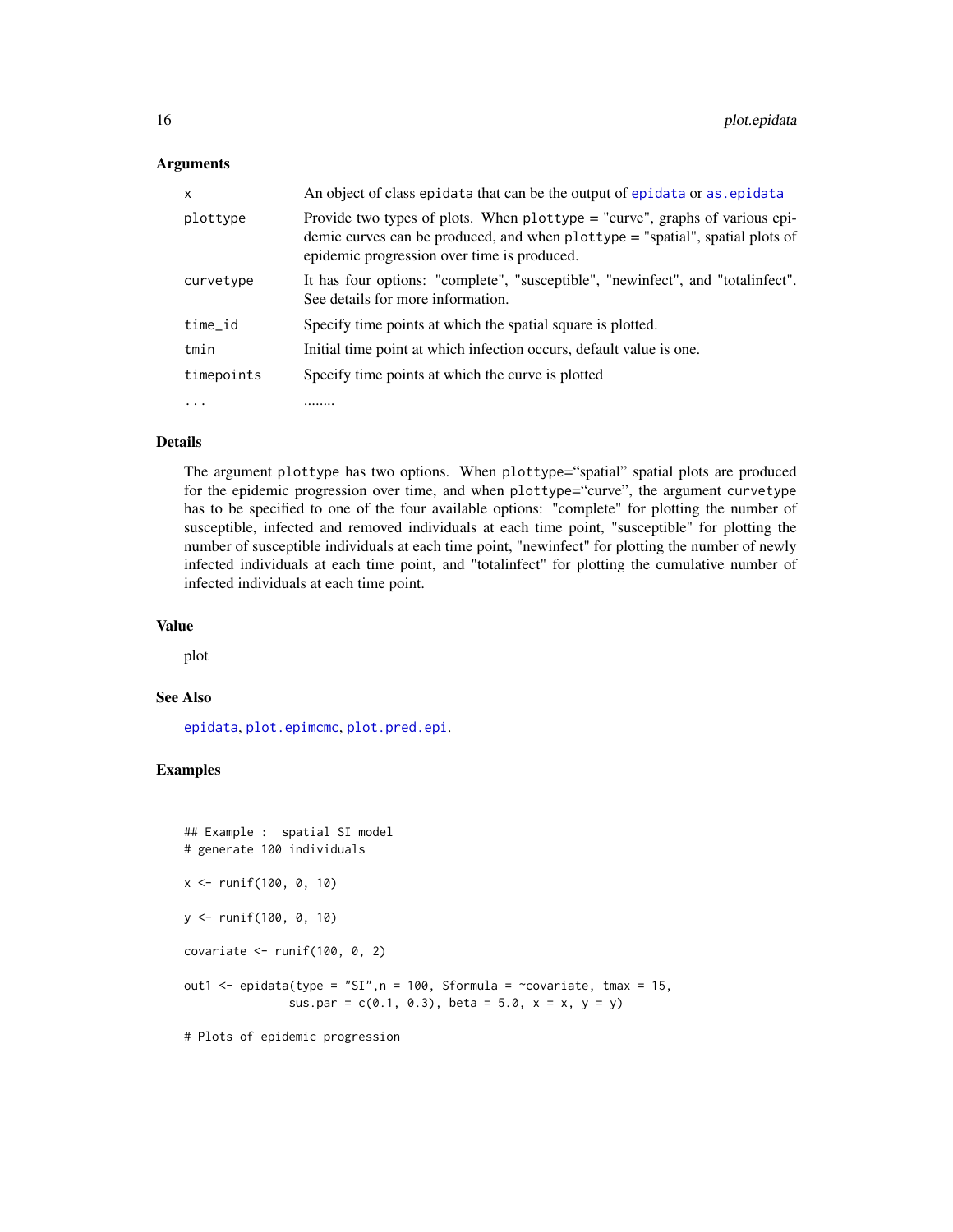<span id="page-16-0"></span>plot.epimcmc 17

```
plot(out1, plottype = "spatial")
plot(out1, plottype = "curve", curvetype = "newinfect")
```
<span id="page-16-1"></span>plot.epimcmc *Plot the output of* epimcmc *object*

# Description

plot.epimcmc is an S3 method that plots the output of an S3 object of class epimcmc.

# Usage

```
## S3 method for class 'epimcmc'
plot(x, partype, start = 1, end = NULL, thin = 1, ...)
```
# Arguments

| x                | An S3 object of class epimeme (i.e. the output of the epimeme function).                                                                                                                                                                  |
|------------------|-------------------------------------------------------------------------------------------------------------------------------------------------------------------------------------------------------------------------------------------|
| partype          | Determines which of two options to plot the output of the epineme function are<br>used: "parameter" produces trace plots for each of the model parameters, and<br>"loglik" produces trace plot of the log-likelihood of the MCMC samples. |
| start, end, thin |                                                                                                                                                                                                                                           |
|                  | options for creating mome object.                                                                                                                                                                                                         |
| $\cdots$         | additional arguments that are passed to the generic plot function.                                                                                                                                                                        |

# Value

plot.

# See Also

[epimcmc](#page-11-1), [summary.epimcmc](#page-20-1), [mcmc](#page-0-0), [plot.mcmc](#page-0-0).

```
## Example : spatial SI model
# generate 100 individuals
set.seed(59991)
x <- runif(100, 0, 10)
y <- runif(100, 0, 10)
covariate \le- runif(100, 0, 2)
```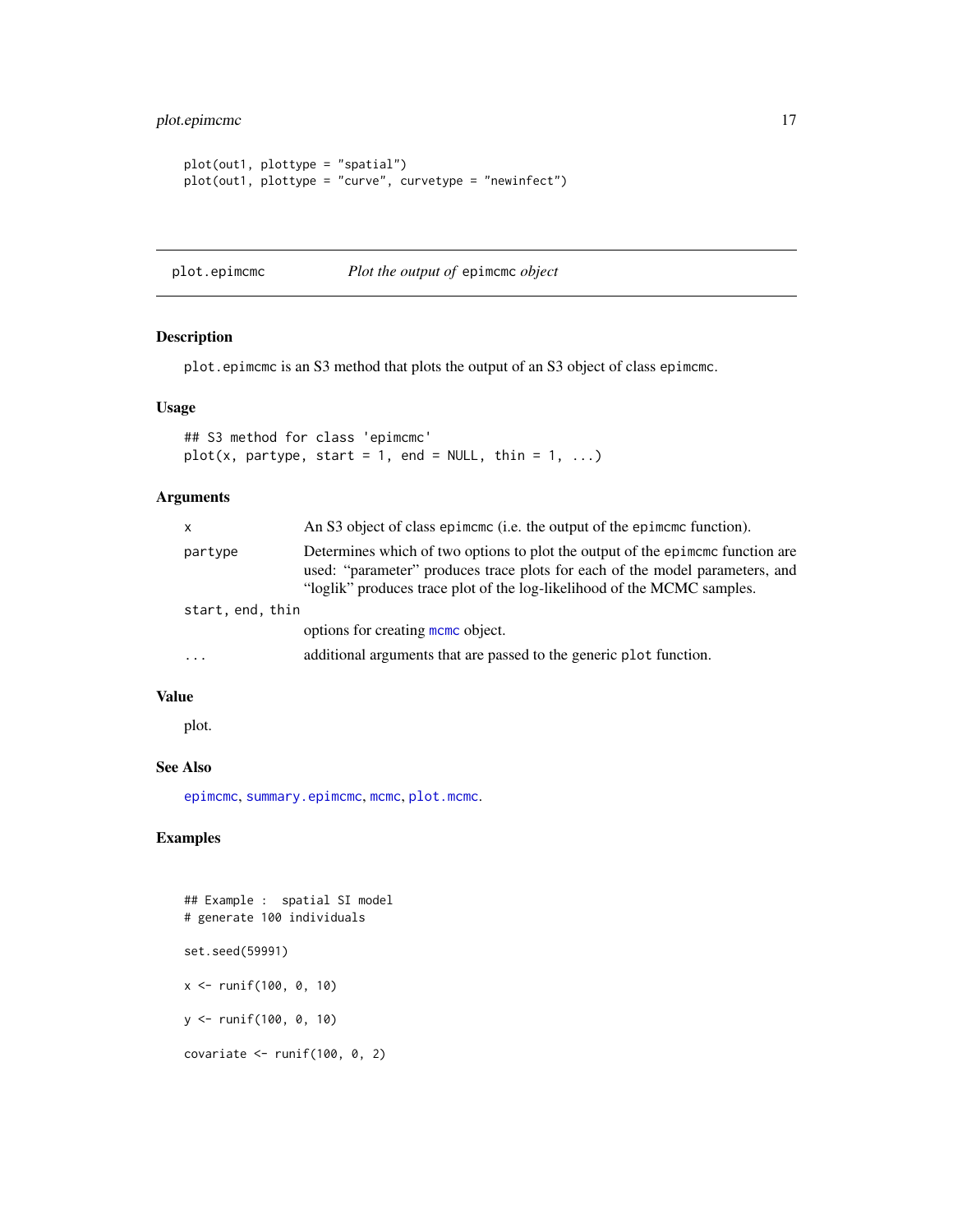```
out1 <- epidata(type = "SI", n = 100, Sformula = ~covariate, tmax = 15,
               sus.par = c(0.1, 0.3), beta = 5.0, x = x, y = y)
alphapar1 <- matrix(c(1, 1, 1, 1), ncol = 2, nrow = 2)
betapar1 \leq c(10, 2)
epi \leq epimcmc(object = out1, tmin = 1, tmax = 15,
               niter = 1000, sus.par.ini = c(0.1, 0.1), beta.ini = 5,
               Sformula = \inftycovariate, pro.sus.var = c(0.2, 0.3), pro.beta.var = 0.8,
               prior.sus.dist = c("gamma", "gamma"), prior.beta.dist = "gamma",
               prior.sus.par = alphapar1, prior.beta.par = betapar1,
               adapt = TRUE, acc.rate = 0.5)
# plot estimates
plot(epi, partype = "parameter", start = 100)
```
<span id="page-17-1"></span>plot.pred.epi *S3 method to provide plots of posterior predictive check.*

# Description

Produces various graphs for the output of the posterior predictive check of class pred.epi.

# Usage

```
## S3 method for class 'pred.epi'
plot(x, \ldots)
```
# Arguments

|                         | An object of class pred, epi which is the output of the pred, epi function. |
|-------------------------|-----------------------------------------------------------------------------|
| $\cdot$ $\cdot$ $\cdot$ | additional arguments to be passed to plot generic function.                 |

# Value

plot

# See Also

[pred.epi](#page-18-1), [plot.epidata](#page-14-1), [plot.epimcmc](#page-16-1).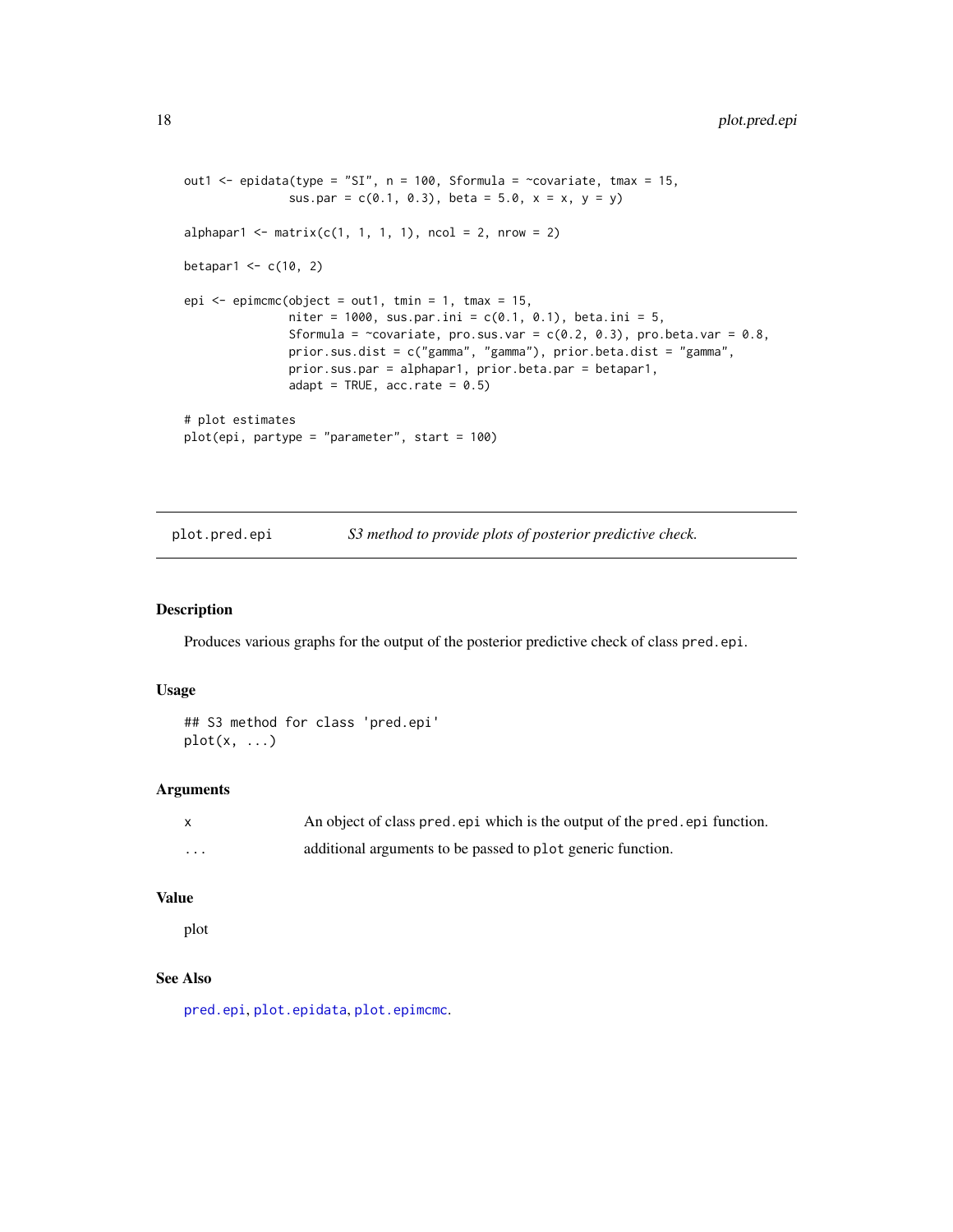# <span id="page-18-1"></span><span id="page-18-0"></span>Description

Computing the posterior predictive check based on different summary statistics.

# Usage

```
pred.epi (object, xx, criterion , n.samples, burnin = NULL, tmin = NULL,
```
Sformula = NULL, Tformula = NULL, showProgressBar = interactive())

# Arguments

| object          | An object of class epidata that can be the output of epidata or as epidata                                                                                                                                                                                                                                                                                                                                                                                                                                                                          |
|-----------------|-----------------------------------------------------------------------------------------------------------------------------------------------------------------------------------------------------------------------------------------------------------------------------------------------------------------------------------------------------------------------------------------------------------------------------------------------------------------------------------------------------------------------------------------------------|
| XX              | An object of class epimeme that is the output of epimeme.                                                                                                                                                                                                                                                                                                                                                                                                                                                                                           |
| criterion       | The (multivariate) statistical criteria used in the posterior predictive check. It has<br>three options: "newly infectious" which is a multivariate statistics represented<br>by the number of newly infectious individuals over time, "epidemic length" rep-<br>resents the length of epidemic, and "peak time" represents the time of the peak<br>of epidemic.                                                                                                                                                                                    |
| n.samples       | The number of epidemics that needs to be simulated in the posterior predictive<br>check procedure.                                                                                                                                                                                                                                                                                                                                                                                                                                                  |
| burnin          | A scalar value which represents the number of samples needs to be discarded<br>from the MCMC output.                                                                                                                                                                                                                                                                                                                                                                                                                                                |
| tmin            | The first time point at which the infection occurs, default value is one.                                                                                                                                                                                                                                                                                                                                                                                                                                                                           |
| Sformula        | An object of class formula. See formula.                                                                                                                                                                                                                                                                                                                                                                                                                                                                                                            |
|                 | Individual-level covariate information associated with susceptibility can be passed<br>through this argument. An expression of the form $\sim$ model is interpreted as a<br>specification that the susceptibility function, $\Omega_{S}(i)$ is modelled by a linear pre-<br>dictor specified symbolically by the model term. Such a model consists of a<br>series of terms separated by + and - operators. If there is no susceptibility co-<br>variate information, Sformula is null.                                                              |
| Tformula        | An object of class formula. See formula.                                                                                                                                                                                                                                                                                                                                                                                                                                                                                                            |
|                 | Individual-level covariate information associated with transmissibility can be<br>passed through this argument. An expression of the form $\sim$ -1+model is inter-<br>preted as a specification that the transmissibility function, $\Omega_T(j)$ is modelled<br>by a linear predictor specified symbolically by the model terms without the in-<br>corporation of the intercept term. Such a model consists of a series of terms<br>separated by + and - operators. If there is no transmissibility covariate informa-<br>tion, Tformula is null. |
| showProgressBar |                                                                                                                                                                                                                                                                                                                                                                                                                                                                                                                                                     |

logical. If TRUE a progress bar is shown.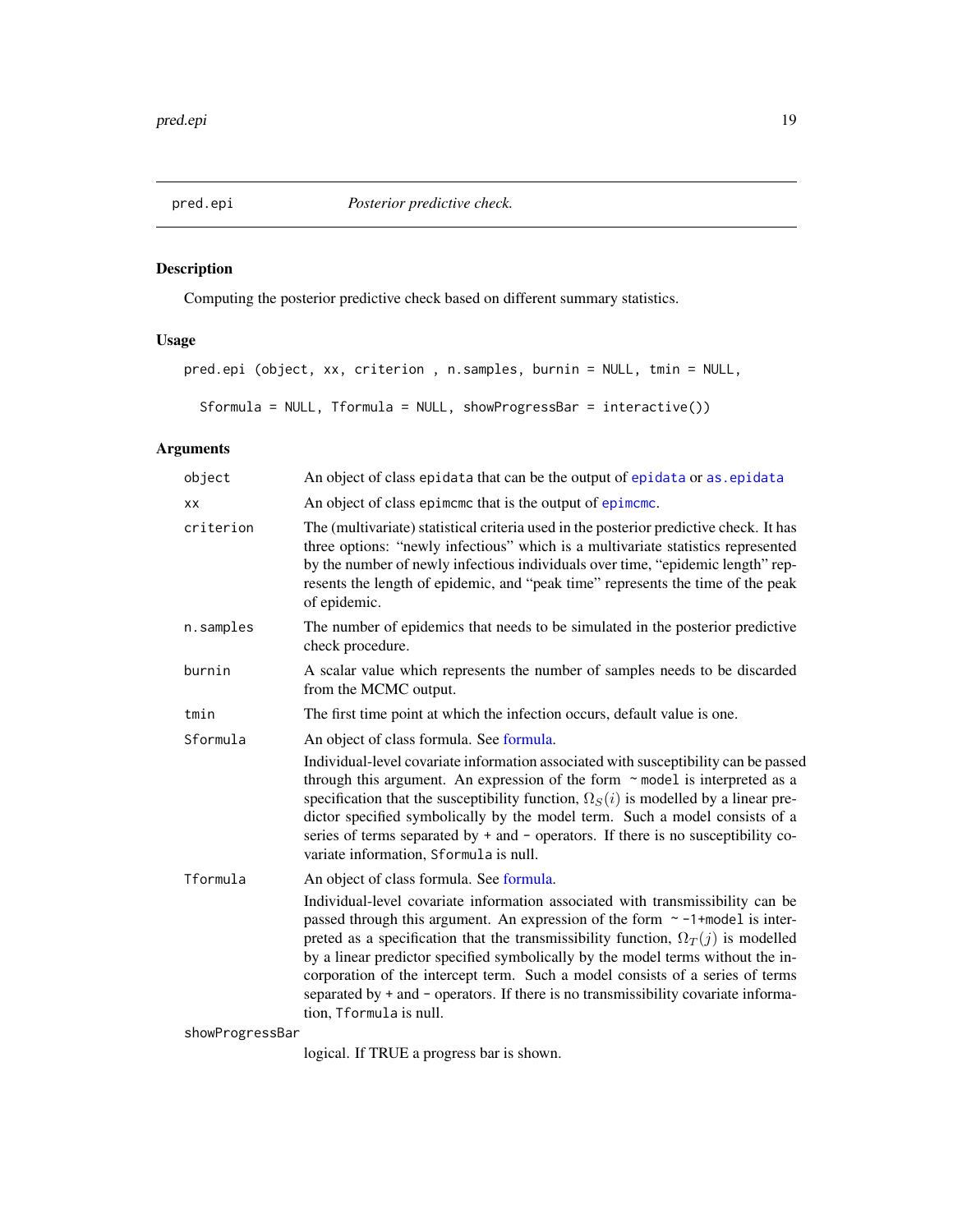<span id="page-19-0"></span>An object of class pred.epi that contains the following:

type: The compartmental framework model used in the analysis.

criterion: The (multivariate) statistical criteria used in the posterior predictive check.

crit.sim: The output of the evaluated criterion on the simulated epidemics.

crit.obs: The output of the evaluated criterion on the observed epidemics.

tmax: The last time point at which data is observed.

n.samples: The number of simulated epidemics used in the posterior predictive check procedure.

#### References

Deardon R, Brooks, S. P., Grenfell, B. T., Keeling, M. J., Tildesley, M. J., Savill, N. J., Shaw, D. J., Woolhouse, M. E. (2010). Inference for individual level models of infectious diseases in large populations. *Statistica Sinica*, 20, 239-261.

#### See Also

[epimcmc](#page-11-1), [epidata](#page-5-1), [epilike](#page-9-1), [plot.pred.epi](#page-17-1).

```
## Example 1: spatial SI model
# generate 100 individuals
set.seed(59991)
x <- runif(100, 0, 10)
y <- runif(100, 0, 10)
covariate <- cbind(runif(100, 0, 2), rbinom(100, 1, 0.5))
out \leq epidata(type = "SI", n = 100, Sformula = \simcovariate, tmax = 15,
               sus.par = c(0.1, 0.3, 0.01), beta = 5.0, x = x, y = y)
alpha alphapar2 <- matrix(c(1, 1, 1, 1, 1, 1), ncol = 2, nrow = 3)
betapar2 \leq c(1, 1)
epi<-epimcmc(object = out, tmin = 1, tmax = 15,
       niter = 500, sus.par.ini = c(1, 1, 1), beta.ini = 1,
       Sformula = \simcovariate,
 pro.sus.var = c(0.5, 0.3, 0.2), pro.beta.var = 0.1,
 prior.sus.dist = c("gamma", "gamma", "gamma"),
 prior.beta.dist = "gamma",
 prior.sus.par = alphapar2, prior.beta.par = betapar2,
       adapt = TRUE, acc.rate = 0.5)
epipred1 <- pred.epi (object = out, xx = epi,
```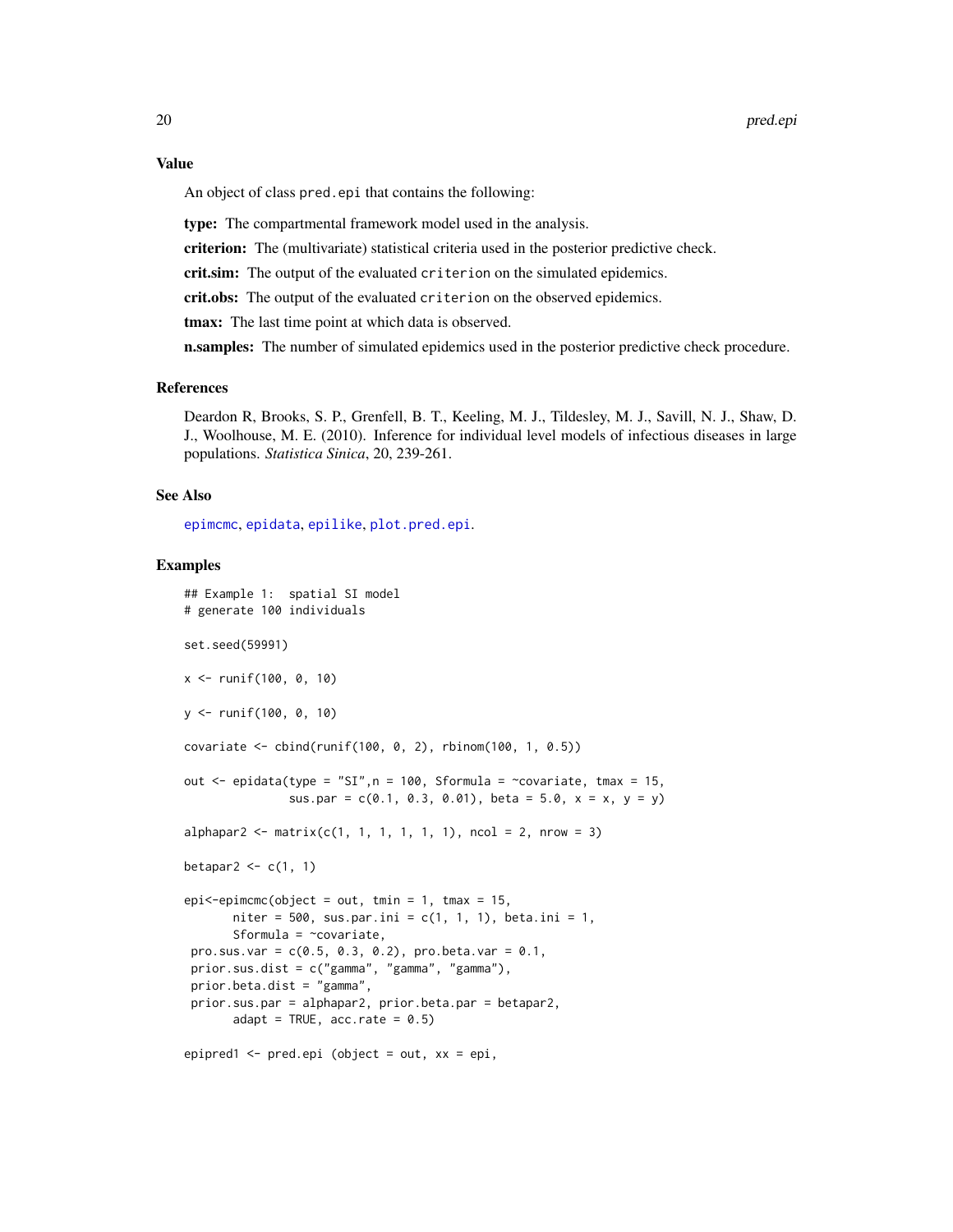# <span id="page-20-0"></span>summary.epimcmc 21

```
criterion = "newly infectious",
  n.samples = 100, burnin = 200, tmin = 1,
  Sformula = ~covariate)
plot(epipred1, col = "red", type = "b", lwd = 2)epipred2 <- pred.epi (object = out, xx = epi,
criterion = "peak time",
 n.samples = 100, burnin = 200, tmin = 1,
  Sformula = \simcovariate)
plot(epipred2, col = "dark gray")
```
<span id="page-20-1"></span>summary.epimcmc *Summary method for* epimcmc *objects*

#### Description

Summarize a [epimcmc](#page-11-1) object and return an object of class summary.epimcmc.

# Usage

## S3 method for class 'epimcmc' summary(object, ...)

### Arguments

| object   | an S3 object of class epimeme (i.e. the output of the epimeme function). |
|----------|--------------------------------------------------------------------------|
| $\cdots$ | potential further arguments (require by generic).                        |

# See Also

[epimcmc](#page-11-1), [plot.epimcmc](#page-16-1).

```
## Example: spatial SI model
# generate 100 individuals
x <- runif(100, 0, 10)
y <- runif(100, 0, 10)
covariate \le- runif(100, 0, 2)
out1 <- epidata(type = "SI", n = 100, Sformula = ~covariate, tmax = 15,
```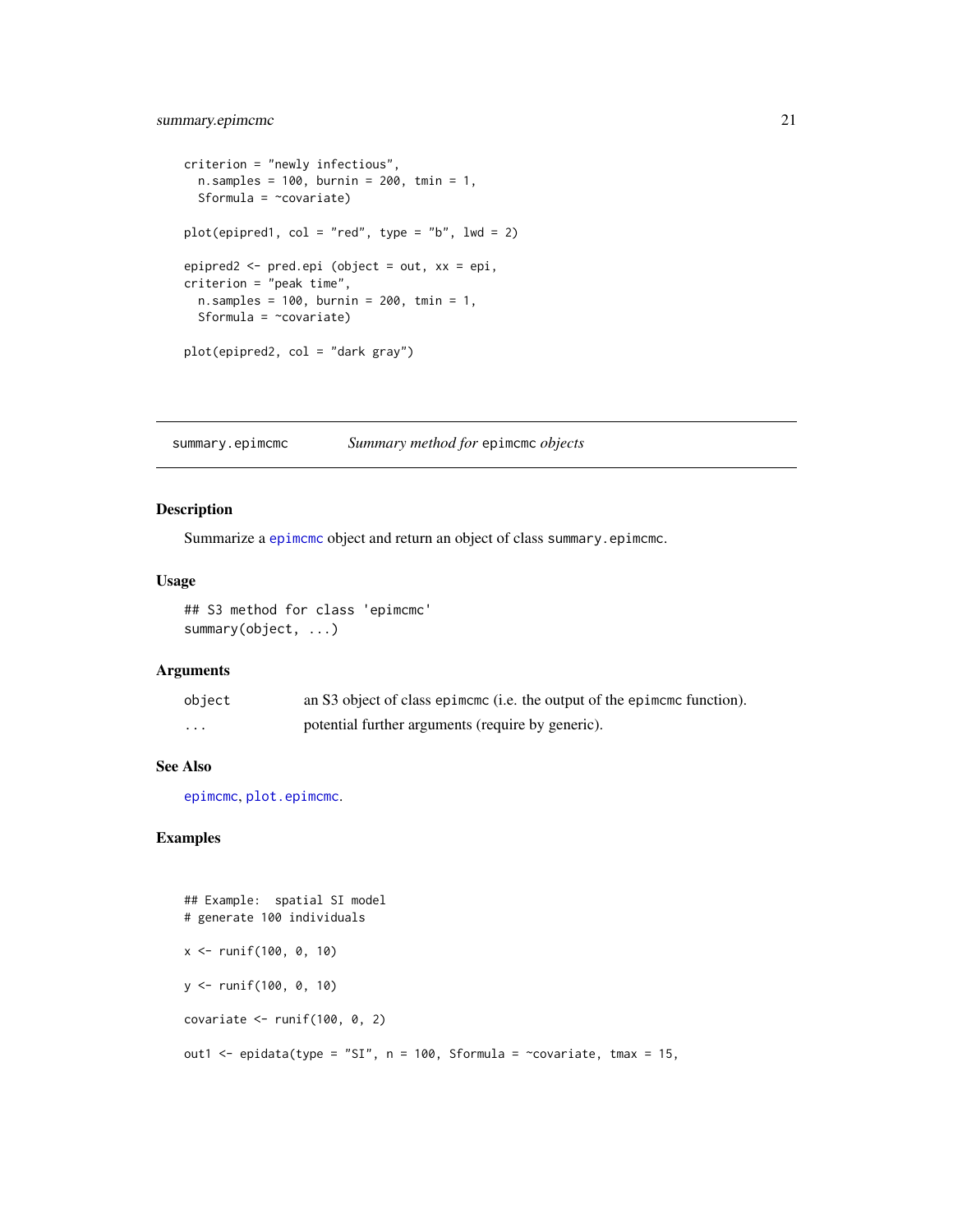```
sus.par = c(0.1, 0.3), beta = 5.0, x = x, y = y)
alphapar1 <- matrix(c(1, 1, 1, 1), ncol = 2, nrow = 2)betapar1 \leq c(1, 1)epi \leq epimcmc(object = out1, tmin = 1, tmax = 15,
               niter = 1000, sus.par.ini = c(1, 1), beta.ini = 1,
               Sformula = \simcovariate, pro.sus.var = c(0.5, 0.3), pro.beta.var = 0.1,
               prior.sus.dist = c("gamma", "gamma"), prior.beta.dist = "gamma",
               prior.sus.par = alphapar1, prior.beta.par = betapar1,
               adapt = TRUE, acc.rate = 0.5)
# summary of mcmc output
summary(epi)
```
#### tswv *Tomato Spotted Wilt Virus (TSWV) data*

# Description

Data extracted from Hughes et al. (1997). Data obtained from a field experiment as the spatial dynamics of tomato spotted wilt virus (tswv).

#### Usage

data(tswv)

#### Format

A data frame with following variables

- x X coordinate
- y Y coordinate

inftime Infection times

removaltime Times at which individuals are removed

#### References

Hughes, G., McRoberts,N., Madden, L.V., Nelson, S. C. (1997). Validating mathematical models of plant disease progress in space and time. *IMA Journal of Mathematics Applied in Medicine and Biology*, 14, 85-112.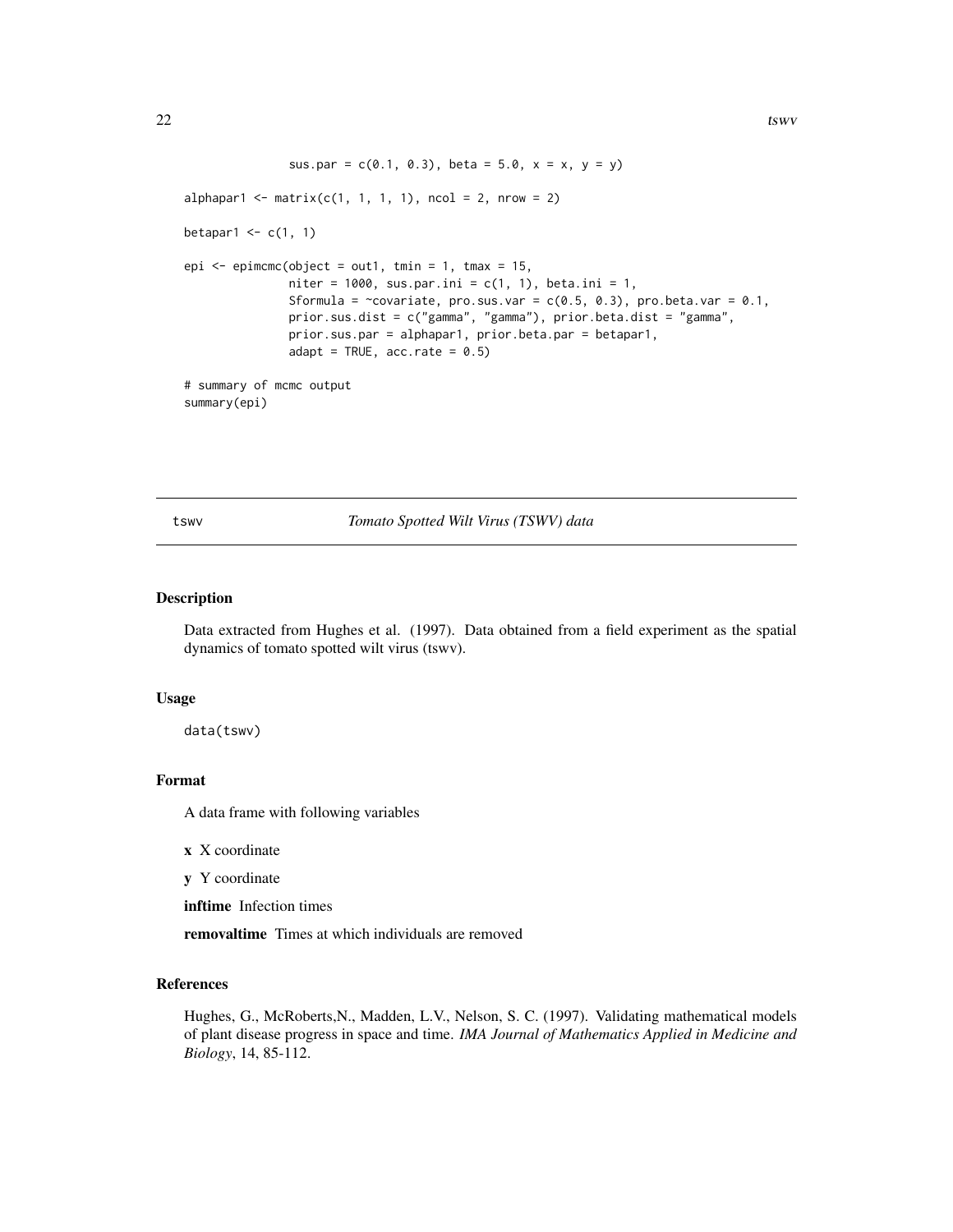$t_{\rm SWV}$  23

# Examples

data("tswv")

```
x < - tswv$x
y <- tswv$y
inftime <- tswv$inftime
removaltime <- tswv$removaltime
infperiod \leq rep(3, length(x))
# change to epilate object
epidat.tswv <- as.epidata(type = "SIR", n = 520, x = x, y = y,
                            inftime = inftime, infperiod = infperiod)
# plot
plot(epidat.tswv, plottype = "spatial", tmin = 2)
```